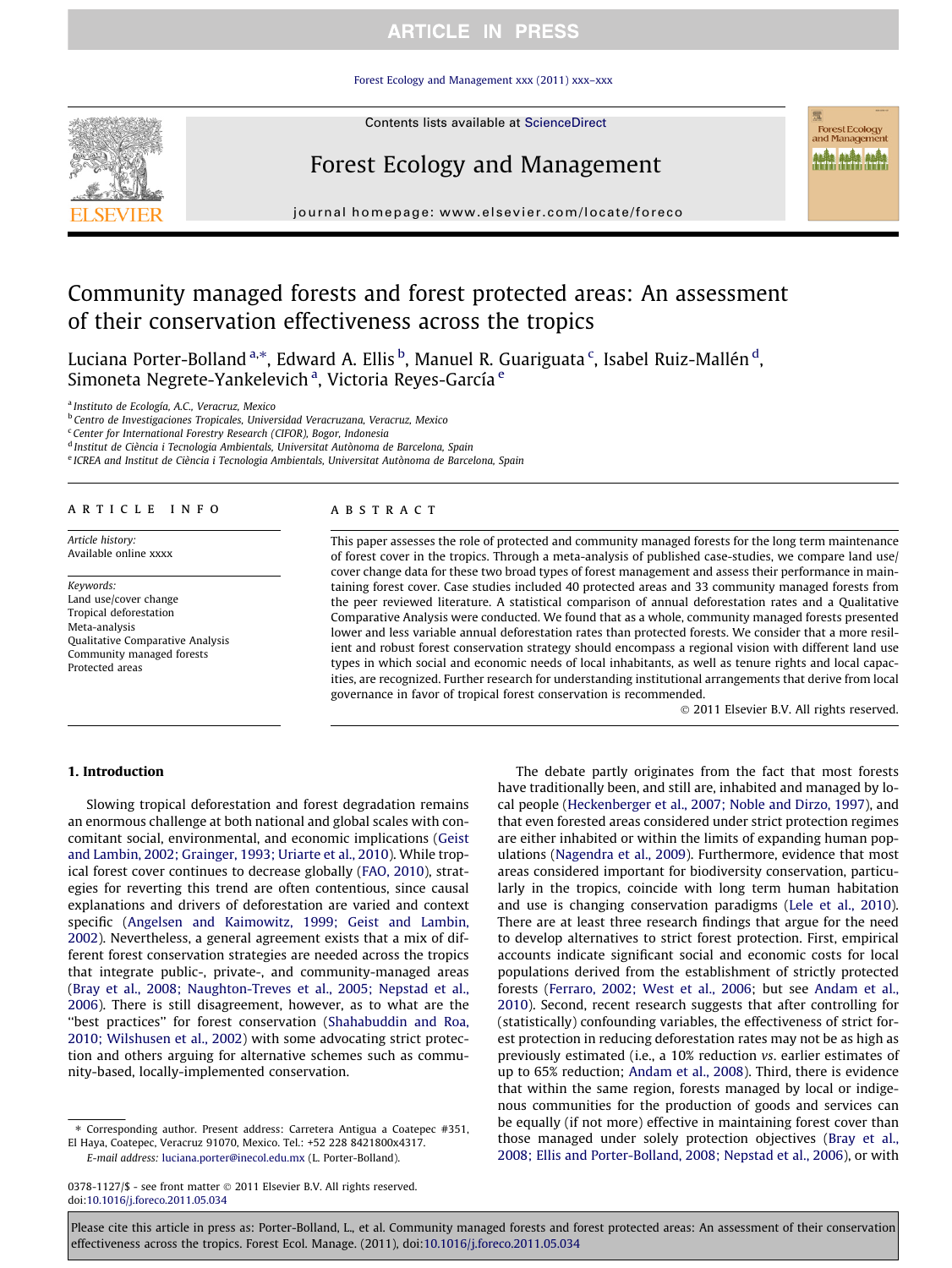respect to the wider forest landscape ([Duchelle, 2009; Stocks et al.,](#page-10-0) [2007\)](#page-10-0).

Other research attempts to seek if there are broad patterns that support the findings mentioned above in the quest for alternatives to strict forest protection. It is now widely recognized that plans for the management of protected areas should take into account the needs of those living within these areas. According to [Naugh](#page-10-0)[ton-Treves et al. \(2005\),](#page-10-0) after decades of expanding protected forest areas, the necessity of integrating human-rights concerns and equity into management objectives is now unquestionable. Furthermore, several international agreements fully recognize that biodiversity conservation must (ideally) encompass economic benefits at multiple scales, alleviate poverty, protect threatened cultures, and promote peace ([Naughton-Treves et al., 2005](#page-10-0)). Also, it is widely argued that efforts to expand forest protected areas should explicitly consider the landscapes in which both protected and co-managed forest areas are embedded [\(Bray et al., 2008;](#page-10-0) [DeFries et al., 2007; Hayes, 2006; Nagendra et al., 2009; Ostrom](#page-10-0) [and Nagendra, 2006](#page-10-0)). Finally, recent assessments of change in land use/cover indicate that while protected areas can help to reduce tropical deforestation [\(Bruner et al., 2001](#page-10-0)), they are nevertheless becoming increasingly isolated ([DeFries et al., 2005; Nagendra,](#page-10-0) [2008; Naughton-Treves et al., 2005\)](#page-10-0) thus disregarding ecological, cultural, and social processes that are known to influence the permanence of forest ecosystems at landscape scales [\(DeFries et al.,](#page-10-0) [2007; Hansen and DeFries, 2007; Sayer, 2009\)](#page-10-0).

Previous land use/cover change assessments across the tropics have primarily focused on the underlying causes of deforestation (e.g., [Geist and Lambin, 2002; Gibbs et al., 2010; Rudel et al.,](#page-10-0) [2009\)](#page-10-0) or examined the performance of forest reserves in conserving forest cover (e.g., [Bruner et al., 2001; DeFries et al., 2005;](#page-10-0) [Wright et al., 2007\)](#page-10-0). Others have discussed the potential role of tropical forest management for the production of goods and services as a conservation tool [\(Dickinson et al., 1996](#page-10-0)) and also attempted to determine the environmental impacts of implementing good practices in tropical forests managed primarily for timber (e.g., [Auld et al., 2008; Marx and Cuypers 2010; van Kujik et al.,](#page-9-0) [2009\)](#page-9-0). Much less attention has been paid, however, to discerning how these different tropical forest management strategies may contribute to reducing deforestation. Thus, the objectives of this paper are: (1) to compare the effectiveness of two broad types of tropical forest management, protected areas and community managed forests, in maintaining forest cover over time; and (2) to assess the underlying causes that may explain differences between these two management types. Specifically, we refer here to protected areas as those areas identified within the IUCN categories of: (I) strict nature reserve or (Ib) wilderness area, (II) national parks, (III) natural monument or feature, and (IV) habitat/species management area ([IUCN/WCMC 1994\)](#page-10-0). By community managed forests we refer to those where multiple use takes place under a variety of tenure, benefit sharing and governance schemes and that include local, rural, and/or indigenous groups ([Pagdee et al., 2006\)](#page-11-0). These are sometimes categorized as IUCN protected areas categories V and VI: protected landscape/seascape and protected area with sustainable use of natural resources, respectively. Our rationale to apply this comparison of management types is underlined by the assumption that local management for multiple goods and services is thought to enhance the ecological, economic, and social functions of tropical forests [\(Panayotou and Ashton, 1992\)](#page-11-0) by promoting greater resource access ([Charnley and Poe, 2007\)](#page-10-0) and by including the voices of different stakeholders [\(Kant, 2004](#page-10-0)). Advocates of multiple-use forest management further argue that both a social and financial edge can be gained over timber dominated models [\(Ashton et al., 2001; Wang and Wilson, 2007\)](#page-9-0). We are aware that some of these assumptions have been recently challenged to apply to specific socio-economic and development contexts ([García-Fernández et al., 2008](#page-10-0)). Yet our hypothesis is that, on a pantropical scale, rates of deforestation within or around community managed forests are either equal to or less than forests under strict protection.

To test the above hypothesis, we rely on quantitative information derived from studies reporting land use/cover change. In the last few decades, the number of these type of studies has increased dramatically as remote sensing techniques have become widely available and cost-effective ([Uriarte et al., 2010\)](#page-11-0). That said, accounting for forest cover change (i.e., deforestation or forest recovery) is not sufficient to represent complex tropical land use dynamics or to understand the legacy of past management and abandonment cycles ([Lawrence et al., 2010\)](#page-10-0), nor to provide enough information to understand forest degradation processes [\(Putz and](#page-11-0) [Redford, 2010\)](#page-11-0). Through review and meta-analysis of case studies that account for change in forest cover, however, it is possible to provide a robust indication of the effectiveness of land use types (in our case, community managed forests vs. strict forest protection) in conserving tropical forest cover [\(Rudel, 2008](#page-11-0)). We further recognize that forest cover is only one metric for assessing conservation effectiveness. In the case of community management, no change in forest cover may imply a reduction in socioeconomic benefits (e.g., [Vadjunec et al. 2009\)](#page-11-0). In the case of protected areas, no change in forest cover does not necessarily imply that the mammalian fauna, for example, is fully present (e.g., [Redford, 1992](#page-11-0)). Yet the maintenance of forest cover is being widely agreed as a robust indicator of environmental integrity and biodiversity status at local and global levels ([Bruner et al., 2001; Butchart et al., 2010](#page-10-0)). Based on a literature review and meta-analysis of case studies, we assess differences in forest cover change over time and the causal scenarios behind forest cover trends for both protected and community managed forests and compare the effectiveness of these two management types in the maintenance and conservation of tropical forest cover.

#### 2. Methods

We conducted a meta-analysis of published empirical case studies that assessed forest cover change in tropical environments either under Protected Area status (including national parks, biosphere reserves, and wildlife reserves; hereafter PA) or community managed forests (including indigenous reserves, extractive reserves, community forest management or areas with communal forest resource use; hereafter CMF). Our meta-analysis included a statistical comparison of deforestation, specifically forest cover change rates in PA and CMF along with a Qualitative Comparative Analysis (QCA) to identify the main drivers or causal conditions that correlate with either deforestation or forest conservation ([Rudel, 2008\)](#page-11-0).

#### 2.1. Identification of case studies

During 2010, we searched three web-based engines: (i) SCOPUS ([www.scopus.com](http://www.scopus.com)); (ii) EBSCO (<http://search.ebscohost.com>); and (iii) CABI ([http://www.cabi.org\)](http://www.cabi.org), to locate peer-reviewed journal articles cited by the index of the Institute for Scientific Information (ISI; <http://science.thomsonreuters.com>) that describe land use/ cover change in either PAs or CMFs across the tropics. Keywords entered in database searches included: deforestation, land use and cover change, protected area, community conservation, community forest management, extractive reserves, indigenous reserve, working forest, tropical forest, and multiple-use forest. Since many articles report examples and data of land use/cover change for individual or groups of PA and/or CMF in one or several tropical regions, we conducted our analysis at the case study level. By ''case study'' we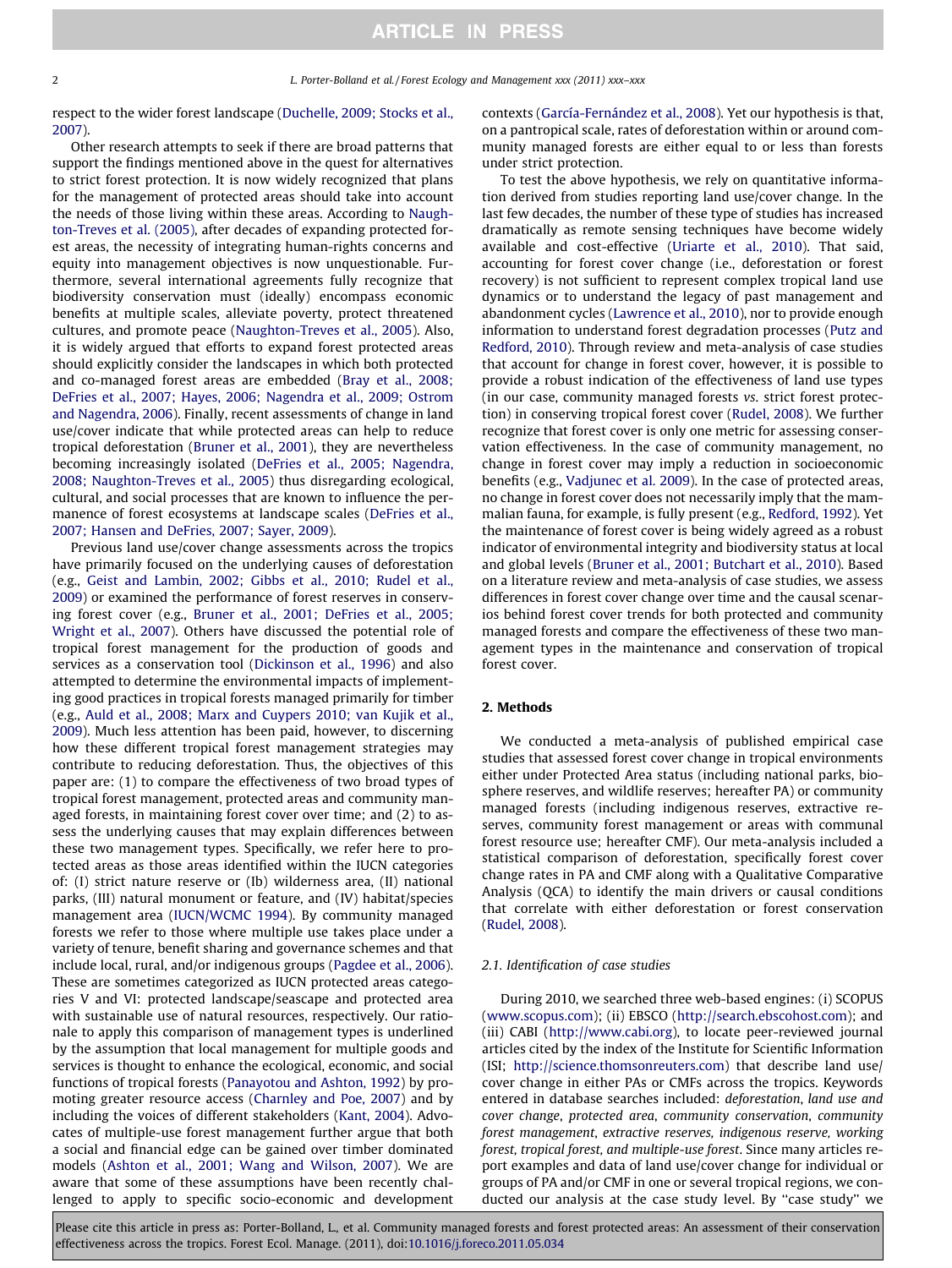mean each individual, or in some cases, group of individual PA or CMF located in a specified geographical region for which temporal change in forest cover is both evaluated and reported. Because the analysis was conducted at the case study level, we ended up analyzing more case studies than the total number of articles selected. From a pool of 109 articles identified we selected 27 articles that included a total of 73 case studies that met the following criteria: (i) evaluated land use/cover changes in PA and/or CMF of specific locations (i.e., articles reporting broad or regional changes in forest cover were excluded); (ii) reported a net annual rate of forest cover change or else provide the data to calculate such a rate; (iii) the location of PA and/or CMF occurred within the Tropic of Cancer and Tropic of Capricorn; (iv) provided information on drivers of change of forest cover in the study area; and (v) for PAs, reported changes in forest cover that occurred after the establishment of the protected status. Buffer zones (from 2 to 5 km) were included in the meta-analysis when these were part of the PA. We purposefully excluded articles dealing with colonization in agricultural frontier regions (since they deviate from our characterization of "community managed forests"; e.g., [Aldrich et al., 2006; Caldas](#page-9-0) [et al., 2007; Walker et al., 2000\)](#page-9-0). Articles that only reported percent deforested area but not deforestation rates per se or that did not report forest areas needed to calculate annual rates in forest cover change were also excluded (as in the case of a CMF in Brazil [[Vadjunec et al., 2009](#page-11-0)] and in Nicaragua [\[Stocks et al., 2007\]](#page-11-0)).

Case studies were classified into 40 PAs and 33 CMFs. [Table 1](#page-3-0) shows information on the case studies used in the meta-analysis. Information in the table includes identification code, name of the study area, country, whether it refers to a PA or a CMF, reported (or calculated) deforestation rate, and the bibliographic reference. The selection of case studies comprised a total of 16 countries, most of them (11) located in Latin America and the Caribbean, followed by three countries in Southeast Asia, and two countries in Africa [\(Table 1](#page-3-0)).

#### 2.2. Analysis of forest cover change in PA and CMF

To compare the effectiveness of PAs and CMFs in deterring deforestation, we compared annual deforestation rates in both forest types using Mann–Whitney test for two samples, since the data did not fulfill distributional assumptions of parametric statistics. Unless indicated otherwise, we set an a priori significance level of 10% following other land use/cover change studies that compare deforestation rates and justify it either because of the small number of samples analyzed ([Armenteras et al., 2009\)](#page-9-0), or in metadata analysis, given the disparity of research objectives, approaches and methods employed ([Nagendra, 2008\)](#page-10-0).

We acknowledge that particularly in tropical countries, rates of forest cover change vary according to geographical location, forest area, as well as the spatial and temporal scale of analyses ([Ludeke et al., 1990; Mertens et al., 2004; Ewers, 2006; Joppa](#page-10-0) [and Pfaff, 2010; Ellis et al., 2010\)](#page-10-0). As described in the selection criteria above, we addressed this issue as much as possible by limiting our selected PA and CMF case studies and forest cover change rate data to specific locations by excluding regional or national scales of analysis. Our data set of selected case studies had a mean of 496,244 ha and a median of 67,750 ha; 82% of the sample had areas of analysis between 6,000 and 350,000 ha. Likewise, possible confounding effects of time in determining the effectiveness of PA and CFM in conserving forest cover are minimal. Among the 73 case studies, forest cover change was reported across periods that ranged from 3 to 38 years (mean = 12.5 years; median = 12 years). Eighty percent of case studies had periods of analysis from 1985 to 2005, split in periods from 4 to 12 years and from 12 to 20 years. Furthermore, we found that the comparison of rates of annual forest cover change between PAs and CMFs was not confounded by either forest area ( $n = 60$ ,  $R^2 = 0.013$ ;  $p = 0.379$  or number of years within the periods of analysis  $(n = 73, R^2 = 0.003; p = 0.626)$ .

#### 2.3. Qualitative Comparative Analysis (QCA)

We applied a Qualitative Comparative Analysis (QCA) as a meta-analysis tool, which reduces the complexity of a multivariate binary data set (presence or absence of certain variables from a specific site) by detecting scenarios in which a response variable (deforestation rate in our case) most often takes the present or absent value. In other words, QCA provides the analytical tools for comparing explanatory models across case studies through an output of a minimized set of factors (scenario) that in combination produce a particular outcome in the response variable ([Ragin, 2008; Rudel, 2008\)](#page-11-0). In our study, the input for the QCA was a matrix that contained all 73 case studies and included information regarding presence or absence of deforestation (the response variable) and presence or absence of explanatory variables that are usually associated with forest cover change. The set of explanatory variables included all site characteristics that were reported across case studies as possible deforestation or forest recovery causal factors, such as population growth, market integration (urbanization and transport infrastructure extension), economic policies and programs leading to commercial wood extraction, livestock development, and agricultural expansion, and changes in land tenure (see 'QCA Variables'). These are also some of the main underlying factors of deforestation in the Millennium Ecosystem Assessment [\(MEA, 2005](#page-10-0)). The cells in the matrix were filled with a binary code representing whether each variable was present or absent in each case study. The last column of the matrix represented the response variable, deforestation (DEF).

QCA uses Boolean algebra (or Boolean minimization) to construct an output matrix named a ''truth table'' with a list of the minimum set of causal conditions or ''prime implicants'' that explain the outcomes of the response variable. A ''truth table'' contains cases grouped by similar configurations of causal conditions after considering all logically possible combinations of factors and cases. It chooses the groups that minimize the number of factors that produce a particular outcome in the response variable. Moreover, the "truth table" identifies those combinations of causal conditions and case studies that are contradictory in the dataset, that is, the case studies that result in both outcomes of deforestation or forest maintenance/recovery. Results can then be evaluated to determine what set or combinations of causal conditions or ''prime implicants'' are responsible for the outcome of deforestation or forest conservation, and which case studies exemplify these conditions and outcomes. To carry out the QCA we used the software TOSMANA version 1.3.1 ([Cronqvist,](#page-10-0) [2009](#page-10-0)), which applies the Quine algorithm to perform the Boolean minimization.

#### 2.3.1. QCA Variables

A total of 18 binary variables were used in the QCA matrix. Seventeen of these refer to explanatory variables or causal conditions derived from the selected articles and reported by authors as drivers of forest cover change. The eighteenth variable refers to the response variable of deforestation or forest conservation derived from forest cover change rates obtained for each case study. To assign values to each explanatory variable for each case study, a code of (1) was assigned if authors mentioned it as a driver of forest cover change or maintenance/recovery in the studied area and a (0) if it was not mentioned or not regarded as important. The variables used in our QCA are the following: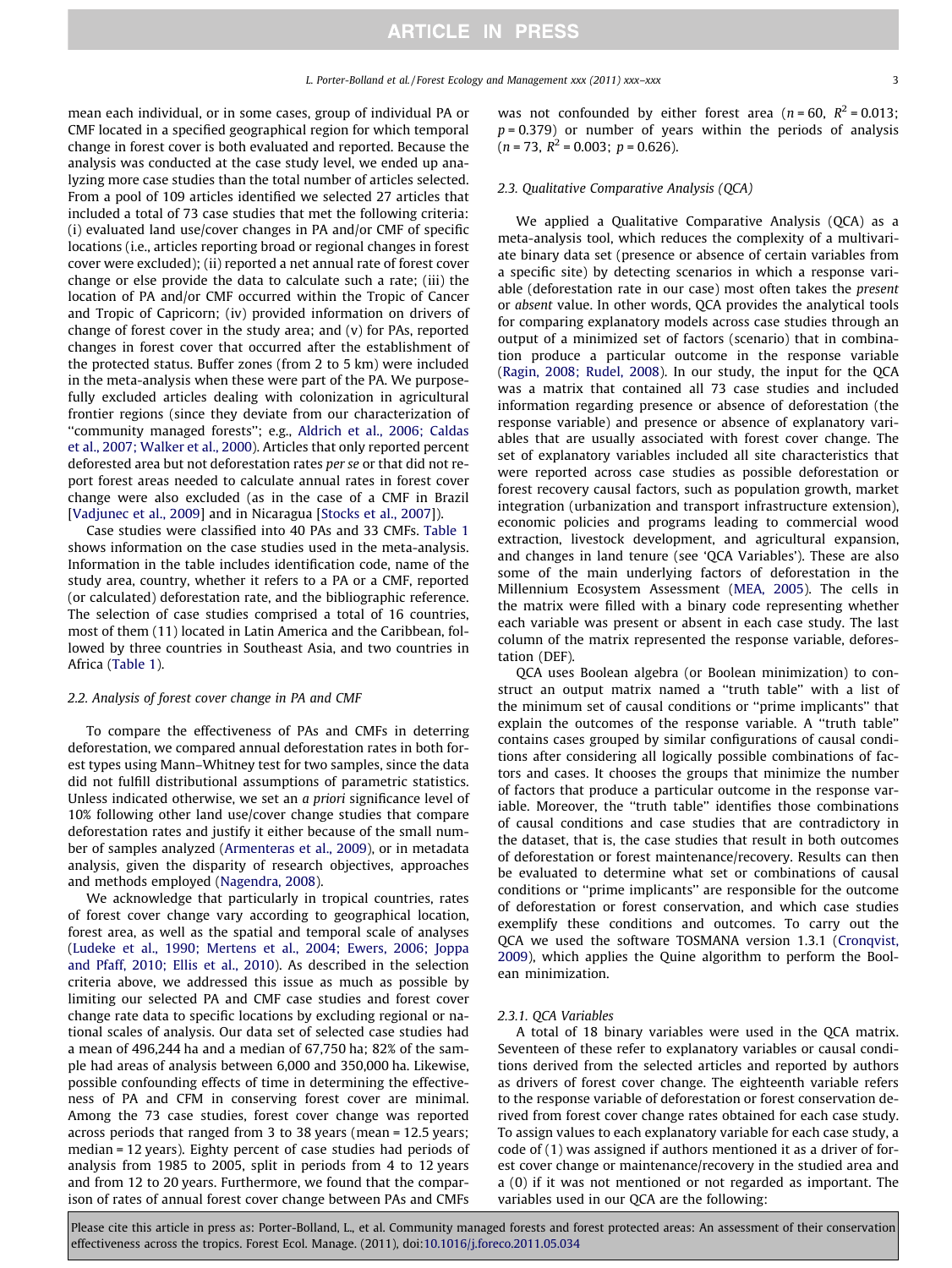### <span id="page-3-0"></span>4 L. Porter-Bolland et al. / Forest Ecology and Management xxx (2011) xxx–xxx

#### Table 1

Reported deforestation rates in protected forest areas (PA) and community managed forest (CMF) case studies across the tropics used for the meta-analysis.

| Case               | Case ID           | Case study area                              | Country        | PA  | CMF | $Y = rate^a$   | References                  |
|--------------------|-------------------|----------------------------------------------|----------------|-----|-----|----------------|-----------------------------|
| <b>Belize BS</b>   | PABE1             | Community Baboon Sanctuary                   | Belize         | Yes | No  | $-2$           | Wyman and Stein (2010)      |
| Bolivia MNP        | PABO1             | Madidi NP                                    | <b>Bolivia</b> | Yes | No  | 0.4            | Forrest et al. (2008)       |
| Brazil NP          | PABZ1             | National Parks                               | <b>Brazil</b>  | Yes | No  | $-0.05$        | Nepstad et al. (2006)       |
| Colombia MNP       | PACO1             | Macarena National Park (inside)              | Colombia       | Yes | No  | $-0.1695$      |                             |
|                    |                   |                                              | Colombia       |     |     |                | Armenteras et al. (2009)    |
| Colombia TNP       | PACO <sub>2</sub> | Tuparro National Park (inside)               |                | Yes | No  | $-0.062$       | Armenteras et al. (2009)    |
| Colombia NNP       | PACO3             | Nukak National Park (inside)                 | Colombia       | Yes | No  | $-0.059$       | Armenteras et al. (2009)    |
| Colombia PNP       | PACO4             | Puinaway National Park (inside)              | Colombia       | Yes | No  | $-0.0518$      | Armenteras et al. (2009)    |
| Colombia CNP       | PACO <sub>5</sub> | Chirinbiquete National Park (inside)         | Colombia       | Yes | No  | $-0.0162$      | Armenteras et al. (2009)    |
| Costa Rica BCNP1   | PACR1             | Braulio Carrillo NP (North Region and        | Costa Rica     | Yes | No  | $-19.4$        | Schelhas and                |
|                    |                   | Surrounding Areas)                           |                |     |     |                | Sanchez-Azofeifa (2006)     |
| Costa Rica BCNP2   | PACR2             | Braulio Carrillo NP (Northern Region and     | Costa Rica     | Yes | No  | $-6.7$         | Schelhas and                |
|                    |                   | Surrounding Areas)                           |                |     |     |                | Sanchez-Azofeifa (2006)     |
| Costa Rica CNP     | PACR3             | Corcavado Natl. Park (no buffer)             | Costa Rica     | Yes | No  | 0              | Sanchez-Azofeifa et al.     |
|                    |                   |                                              |                |     |     |                | (2002)                      |
| Guatemala SLNP     | PAGU1             | Sierra Lacandon Natl Park                    | Guatemala      | Yes | No  | $-1.07$        | Sader et al. (2001)         |
| Guatemala DLR      | PAGU10            | Dos Lagunas Reserve                          | Guatemala      | Yes | No  | 0              | Sader et al. (2001)         |
| Guatemala TNP      | PAGU11            | Tikal Natl. Park                             | Guatemala      | Yes | No  | 0              | Sader et al. (2001)         |
| Guatemala MBR (5I) | PAGU2             | Maya Biosphere Reserve (5 Mgmt. Units-       | Guatemala      | Yes | No  | $-0.694$       | Bray et al. (2008)          |
|                    |                   | Inhabited)                                   |                |     |     |                |                             |
| Guatemala LDTNP    | PAGU3             | Laguna del Tigre Natl Park                   | Guatemala      | Yes | No  | $-0.33$        | Sader et al. (2001)         |
| Guatemala CCR      | PAGU4             | Cerro Cahui Reserve                          | Guatemala      | Yes | No  | $-0.11$        | Sader et al. (2001)         |
| Guatemala EZR      | PAGU5             | El Zotz Reserve                              | Guatemala      | Yes | No  | $-0.09$        | Sader et al. (2001)         |
| Guatemala LDTR     | PAGU6             | Laguna del Tigre Reserve                     | Guatemala      | Yes | No  | $-0.03$        | Sader et al. (2001)         |
|                    |                   |                                              | Guatemala      |     |     |                |                             |
| Guatemala MBR(5U)  | PAGU7             | Maya Biosphere Reserve (5 Mg mt. Units-      |                | Yes | No  | $-0.018$       | Bray et al. (2008)          |
|                    |                   | Uninhabited)                                 |                |     |     |                |                             |
| Guatemala EMNP     | PAGU8             | El Mirador Natl Park                         | Guatemala      | Yes | No  | 0              | Sader et al. (2001)         |
| Guatemala RANP     | PAGU9             | Rio Azul Natl Park                           | Guatemala      | Yes | No  | 0              | Sader et al. (2001)         |
| Honduras CNP1      | PAHO1             | Celaque Natl. Park (inside boundaries)       | Honduras       | Yes | No  | $-1.04$        | Southworth et al. (2004)    |
| Honduras CNP2      | PAHO <sub>2</sub> | Celaque Natl. Park (inside boundaries)       | Honduras       | Yes | No  | $-0.47$        | Southworth et al. (2004)    |
| India TART (I)     | PAIA1             | <b>TATR</b> Interior                         | India          | Yes | No  | $\overline{0}$ | Nagendra et al. (2006)      |
| Indonesia GRWS     | PAIO1             | Gunung Raya Wildlife Sanctuary (GRWS)        | Indonesia      | Yes | No  | $-2.74$        | Gaveau et al. (2007)        |
| Indonesia GPNP     | PAIO <sub>2</sub> | Gunung Palung National Park (and a 10 km     | Indonesia      | Yes | No  | $-2.2$         | Curran et al. (2004)        |
|                    |                   | buffer)                                      |                |     |     |                |                             |
| Indonesia HR       | PAIO3             | Hydrological Reserve (HR)                    | Indonesia      | Yes | No  | $-2.13$        | Gaveau et al. (2007)        |
| Indonesia BBSNP    | PAIO4             | Bukit Barisan Selatan National Park (BBSNP)  | Indonesia      | Yes | No  | $-0.64$        | Gaveau et al. (2007)        |
| Jamaica BMRPE      | PAJM1             | Blue Mountain range after Park Establishment | Jamaica        | Yes | No  | $-0.26$        | Chai et al. (2009)          |
| Malaysia SBFR      | PAMA1             | Sungai Buloh Forest Reserve                  | Malaysia       | Yes | No  | $-9.07$        | Jusoff and Manaf (1995)     |
|                    | PAMI1             | Lake Malawi Natl. Park                       | Malawi         | Yes | No  | $-0.83$        | Abbot and Homewood          |
| Malawi LMNP        |                   |                                              |                |     |     |                |                             |
|                    |                   |                                              |                |     |     |                | (1999)                      |
| Mexico LTBR        | PAMX1             | Los Tuxtlas BR                               | Mexico         | Yes | No  | $-4.3$         | Dirzo and Garcia (1992)     |
| Mexico MBR         | PAMX2             | Monarch Butterfly Reserve                    | Mexico         | Yes | No  | $-2.4$         | Brower et al. (2002)        |
| Mexico LM1         | PAMX3             | La Montaña (8 Ejidos-Buffer and Surrounding  | Mexico         | Yes | No  | $-0.7$         | Ellis and Porter-Bolland    |
|                    |                   | Calakmul BR)                                 |                |     |     |                | (2008)                      |
| Mexico MABR        | PAMX4             | Montes Azules BR within boundaries           | Mexico         | Yes | No  | $-0.33$        | Mendoza and Dirzo (1999)    |
| Mexico LM2         | PAMX5             | La Montaña (8 Ejidos-Buffer and surrounding  | Mexico         | Yes | No  | $-0.3$         | Ellis and Porter-Bolland    |
|                    |                   | Calakmul BR)                                 |                |     |     |                | (2008)                      |
| Mexico CBR         | PAMX6             | Calakmul Biosphere Reserve (Buffer Zone and  | Mexico         | Yes | No  | $-0.16$        | Vester et al. (2007)        |
|                    |                   | Core)                                        |                |     |     |                |                             |
| Peru PA            | PAPE1             | Protected Areas                              | Peru           | Yes | No  | $-0.008$       | Oliveira et al. (2007)      |
| Zimbabwe SWR       | PAZE1             | Sengwa Wildlife Reserve                      | Zimbabwe       | Yes | No  | $-0.7$         | <b>Mapaure and Campbell</b> |
|                    |                   |                                              |                |     |     |                | (2002)                      |
| <b>Bolivia TIR</b> | WFB01             | Tacana Indigenous Reserve                    | <b>Bolivia</b> | No  | Yes | $-0.05$        | Forrest et al. (2008)       |
| Brazil IR          | WFBZ1             | <b>Indigenous Reserves</b>                   | <b>Brazil</b>  | No  | Yes | $-0.2$         | Nepstad et al. (2006)       |
| Brazil ER          | WFBZ2             | <b>Extractive Reserves</b>                   | <b>Brazil</b>  |     |     | $-0.17$        | Nepstad et al. (2006)       |
|                    |                   |                                              |                | No  | Yes |                |                             |
| Brazil AJER        | WFBZ3             | Alto Jurua Extractive Reserve                | <b>Brazil</b>  | No  | Yes | 0              | Ruiz-Perez et al. (2005)    |
| Colombia EI        | WFCO9             | El Itilla (inside)                           | Colombia       | No  | Yes | $-0.1265$      | Armenteras et al. (2009)    |
| Colombia BC        | WFC01             | Barranco Colorado (inside)                   | Colombia       | No  | Yes | $-1.99$        | Armenteras et al. (2009)    |
| Colombia IR1       | WFCO10            | Inside IR                                    | Colombia       | No  | Yes | $-0.0933$      | Armenteras et al. (2009)    |
| Colombia TDCGLP    | WFCO11            | Inside Tucan de Caño Giriza La Palma         | Colombia       | No  | Yes | $-0.0422$      | Armenteras et al. (2009)    |
| Colombia LF        | WFCO12            | Inside La Fuga                               | Colombia       | No  | Yes | $-0.0254$      | Armenteras et al. (2009)    |
| Colombia PNP       | WFCO13            | Inside Puerto Nare                           | Colombia       | No  | Yes | $-0.0041$      | Armenteras et al. (2009)    |
| Colombia PV y PE   | WFCO14            | Inside Puerto Viejo y Puerto Esperanza       | Colombia       | No  | Yes | 0.0349         | Armenteras et al. (2009)    |
| Colombia PC        | WFCO <sub>2</sub> | Inside Piaroa de Cachicamo                   | Colombia       | No  | Yes | $-0.8227$      | Armenteras et al. (2009)    |
| Colombia LY        | WFC03             | Inside Llanos de Yari                        | Colombia       | No  | Yes | $-0.8127$      | Armenteras et al. (2009)    |
| Colombia IR2       | WFC04             | Inside IR                                    | Colombia       | No  | Yes | $-0.7644$      | Armenteras et al. (2009)    |
| Colombia LS        | WFC05             | Inside La Sal                                | Colombia       | No  | Yes | $-0.5839$      | Armenteras et al. (2009)    |
| Colombia CMD y M   | WFC06             | Cano Mesetas-Dagua y Murcielago (inside)     | Colombia       | No  | Yes | $-0.2247$      | Armenteras et al. (2009)    |
| Colombia BC        | WFC07             | Barranquillita (inside)                      | Colombia       | No  |     | $-0.2184$      | Armenteras et al. (2009)    |
|                    | WFCO8             | Inside IR                                    |                |     | Yes | $-0.2072$      |                             |
| Colombia IR3       |                   |                                              | Colombia       | No  | Yes |                | Armenteras et al. (2009)    |
| Guatemala P4       | WFGU1             | Peten (4 Concessions recently inhabited)     | Guatemala      | No  | Yes | $-0.716$       | Bray et al. (2008)          |
| Guatemala P2       | WFGU2             | Peten (2 Concessions-Long inhabited)         | Guatemala      | No  | Yes | $-0.022$       | Bray et al. (2008)          |
| Guatemala P6       | WFGU3             | Peten (6 Concessions-Uninhabited)            | Guatemala      | No  | Yes | $-0.003$       | Bray et al. (2008)          |
| India TART (P)     | WFIA1             | <b>TATR Periphery</b>                        | India          | No  | Yes | $-0.25$        | Nagendra et al. (2006)      |
| Mexico EXM         | WFMX1             | X-Maben Ejido, QROO                          | Mexico         | No  | Yes | $-0.6$         | Dalle et al. (2006)         |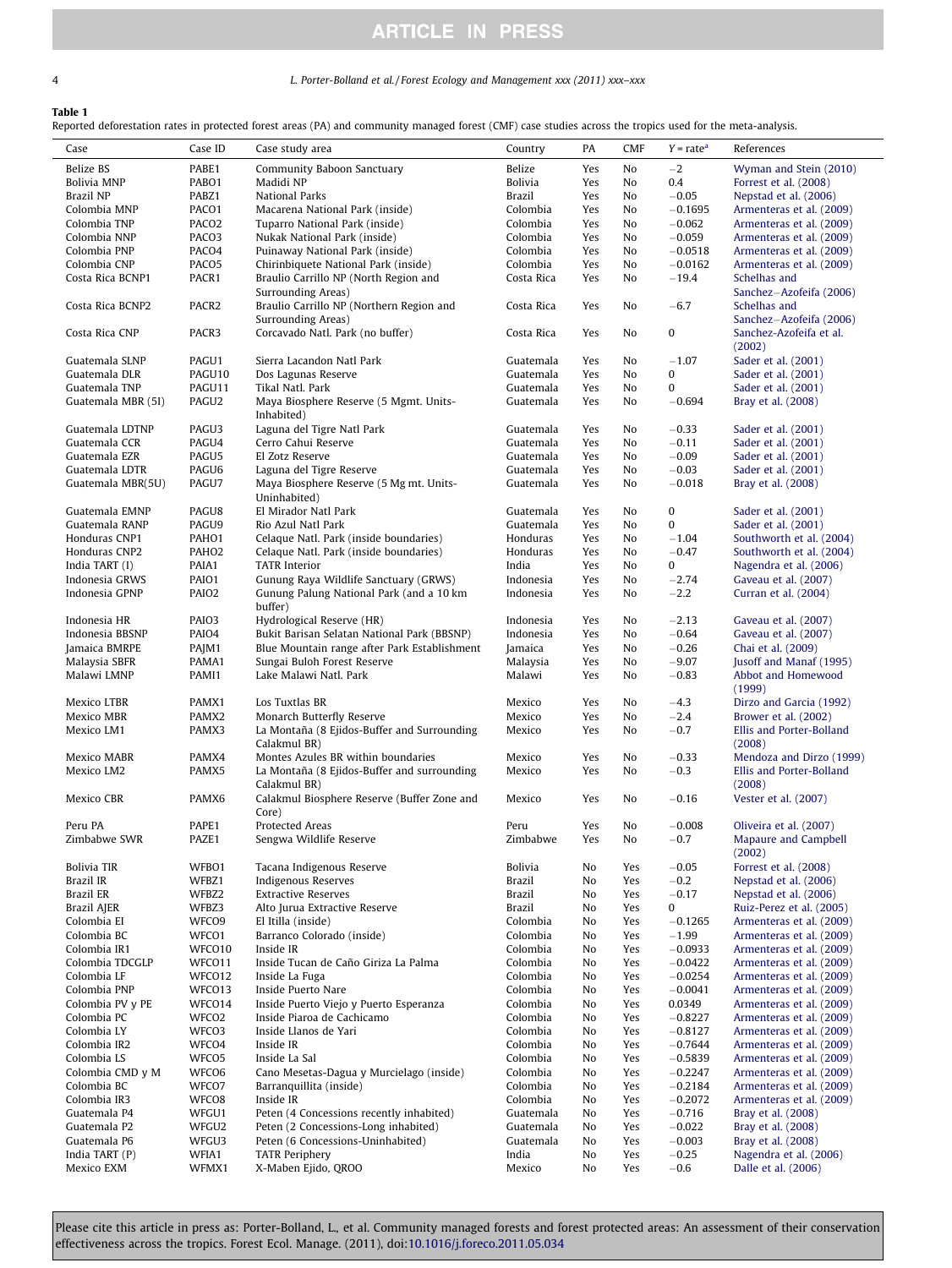#### L. Porter-Bolland et al. / Forest Ecology and Management xxx (2011) xxx–xxx 5

#### <span id="page-4-0"></span>Table 1 (continued)

| Case                     | Case ID        | Case study area                                                                     | Country          | PA                   | <b>CMF</b> | Y = rate <sup>a</sup> | References                                           |
|--------------------------|----------------|-------------------------------------------------------------------------------------|------------------|----------------------|------------|-----------------------|------------------------------------------------------|
| Mexico UEFHG             | WFMX2          | 10 Ejidos Union de Ejidos Forestales<br>Hermenegildo Galeana                        | Mexico           | No                   | Yes        | $-0.4$                | Durán-Medina et al. (2005)                           |
| Mexico CFM<br>Mexico ZM1 | WFMX3<br>WFMX4 | Quintana Roo CFM (7 Ejidos-Long inhabited)<br>Zona Maya (12 Ejidos-Community Forest | Mexico<br>Mexico | No<br>N <sub>o</sub> | Yes<br>Yes | $-0.024$<br>$-0.0004$ | Bray et al. (2008)<br>Ellis and Porter-Bolland       |
|                          |                | Management)                                                                         |                  |                      |            |                       | (2008)                                               |
| Mexico ZM2               | WFMX5          | Zona Maya (12 Ejidos-Community Forest<br>Management)                                | Mexico           | No                   | Yes        | 0.002                 | Ellis and Porter-Bolland<br>(2008)                   |
| Mexico OEPFZM<br>Peru IT | WFMX6<br>WFPE1 | 12 Ejidos de la OEPFZM FCP QROO<br>Indigenous Territories                           | Mexico<br>Peru   | No<br>No             | Yes<br>Yes | 0.63<br>$-0.096$      | Durán-Medina et al. (2005)<br>Oliveira et al. (2007) |
|                          |                |                                                                                     |                  |                      |            |                       |                                                      |

 $A$   $Y$  = rate refers to forest cover change rate with negative values being deforestation.

- 1. Protected Area (PA) was coded as (1) if case study area is under protected area status.
- 2. Community managed forest (CMF) was coded as (1) if the study site was considered a working forest.
- 3. Presence of infrastructure and roads (INF), coded as (1) if the source mentioned road development and access as well as industrial or urban expansion in the area as a deforestation driver.
- 4. Population pressure (POP), coded as (1) when demographic pressure reported as population growth or migration was claimed as a problem associated with land use/cover change.
- 5. Agricultural expansion (AGX), coded as (1) if the source reported increase in area of agricultural production systems, ranging from slash and burn subsistence agriculture to commercialized cash crops and plantations.
- 6. Cattle (CAT), coded as (1) if the source reported agricultural expansion generating deforestation pressures from pasture establishment for livestock production.
- 7. Development and agricultural policy (DEV), coded as (1) when government and international development policies and institutions (such as agricultural colonization projects, cash crop development programs and incentives or other nonagricultural development initiatives including residential development or industrial forestry) were present in the study area.
- 8. Markets and prices (MKT), coded as (1) when the source reported presence of markets for agricultural, timber, and non-timber forest products in the area.
- 9. Natural disasters (NDI): coded as (1) when the source reported occurrence of fires and hurricanes in the study area.
- 10. Private land use and tenure (PRI), coded as (1) when the source reported the presence of private land tenure systems of agricultural production parcels or lands or other types of land uses in the study area.
- 11. Communal land use (CLU), coded as (1) when the communities were reported to use and manage their territory under communal land use and tenure arrangements.
- 12. State owned property (STA), coded as (1) when the case study area was reported to be territory owned by the regional or national governments, as in the case of most PAs.
- 13. Conservation policy and institutions (CON), coded as (1) when there is the presence of conservation policies and institutions for natural protected areas aiming at biodiversity conservation or for the sustainable use and management of natural resources.
- 14. Natural resource management (NRM), coded as (1) when inhabitants in the study area actively use and manage the forest environment for subsistence and economic purposes.
- 15. Forestry (FOR), coded as (1) when the study area contains forest extraction and management activities.
- 16. Indigenous population (IND), coded as (1) when the case study area was reported to be mostly inhabited by indigenous populations as in the case of indigenous reserves.
- 17. Remote frontier regions (REM), coded as (1), when the study area was considered to have the condition of remoteness or inaccessibility, as indicated by the source.
- 18. Deforestation (DEF), as the response variable, was coded as (1) when the annual rate of forest cover loss reported in the article was greater than  $-0.2\%$ , and (0) otherwise (forest cover maintenance/recovery). This threshold was selected based on the distribution of our deforestation rate for all case studies and considering general land cover change literature where often rates of forest cover loss greater than  $-0.25\%$  are associated with, or claimed as, having a deforestation trend.

#### 3. Results

#### 3.1. Deforestation rates in PAs and CMFs

We compared rates of forest cover change between PA ( $n = 40$ ) and CMF ( $n = 33$ ) case studies. The mean annual rate of forest cover change in PAs was -1.47, indicating a net loss of forest cover. There was, however, a wide variation in the data (SD = 3.46) with a maximum annual rate of deforestation of  $-19.40$  and a maximum rate of forest recovery of 0.40. In contrast, for the CMFs case studies, the mean rate of forest cover change was higher than for PAs  $(-0.24)$ .

#### Table 2

Protected area (PA) and community managed forest (CMF) case studies undergoing deforestation (annual percent forest cover change rates equal to or below  $-0.2$ ). Total number of case studies analyzed were 40 (PA) and 33 (CMF).

| Protected area                           | Annual<br>deforestation<br>rate | Community<br>managed forest               | Annual<br>deforestation<br>rate |
|------------------------------------------|---------------------------------|-------------------------------------------|---------------------------------|
| Belize BS                                | $-2$                            | Brazil IR                                 | $-0.2$                          |
| Costa Rica BCNP1                         | $-19.4$                         | Colombia BC                               | $-1.99$                         |
| Costa Rica BCNP2                         | $-6.7$                          | Colombia BC                               | $-0.2184$                       |
| Guatemala LDTNP                          | $-0.33$                         | Colombia CMD y M                          | $-0.2247$                       |
| Guatemala MBR (5I)                       | $-0.694$                        | Colombia IR2                              | $-0.7644$                       |
| Guatemala SLNP                           | $-1.07$                         | Colombia IR3                              | $-0.2072$                       |
| Honduras CNP1                            | $-1.04$                         | Colombia LS                               | $-0.5839$                       |
| Honduras CNP2                            | $-0.47$                         | Colombia LY                               | $-0.8127$                       |
| Indonesia BBSNP                          | $-0.64$                         | Colombia PC                               | $-0.8227$                       |
| Indonesia GPNP                           | $-2.2$                          | Guatemala P4                              | $-0.716$                        |
| Indonesia GRWS                           | $-2.74$                         | India TART (P)                            | $-0.25$                         |
| Indonesia HR                             | $-2.13$                         | Mexico EXM                                | $-0.6$                          |
| Jamaica BMRPE                            | $-0.26$                         | Mexico UEFHG                              | $-0.4$                          |
| Malawi LMNP                              | $-0.83$                         |                                           |                                 |
| Malaysia SBFR                            | $-9.07$                         |                                           |                                 |
| Mexico LM1                               | $-0.7$                          |                                           |                                 |
| Mexico LM2                               | $-0.3$                          |                                           |                                 |
| Mexico LTBR                              | $-4.3$                          |                                           |                                 |
| Mexico MABR                              | $-0.33$                         |                                           |                                 |
| Mexico MBR                               | $-2.4$                          |                                           |                                 |
| Zimbabwe SWR                             | $-0.7$                          |                                           |                                 |
| Total number of cases                    | 21                              | Total number of cases                     | 13                              |
| Proportion of PAs<br>with positive rates | 52.5%                           | Proportion of CMFs<br>with positive rates | 39.4%                           |
| Average rate                             | $-2.77$                         | Average rate                              | $-0.59$                         |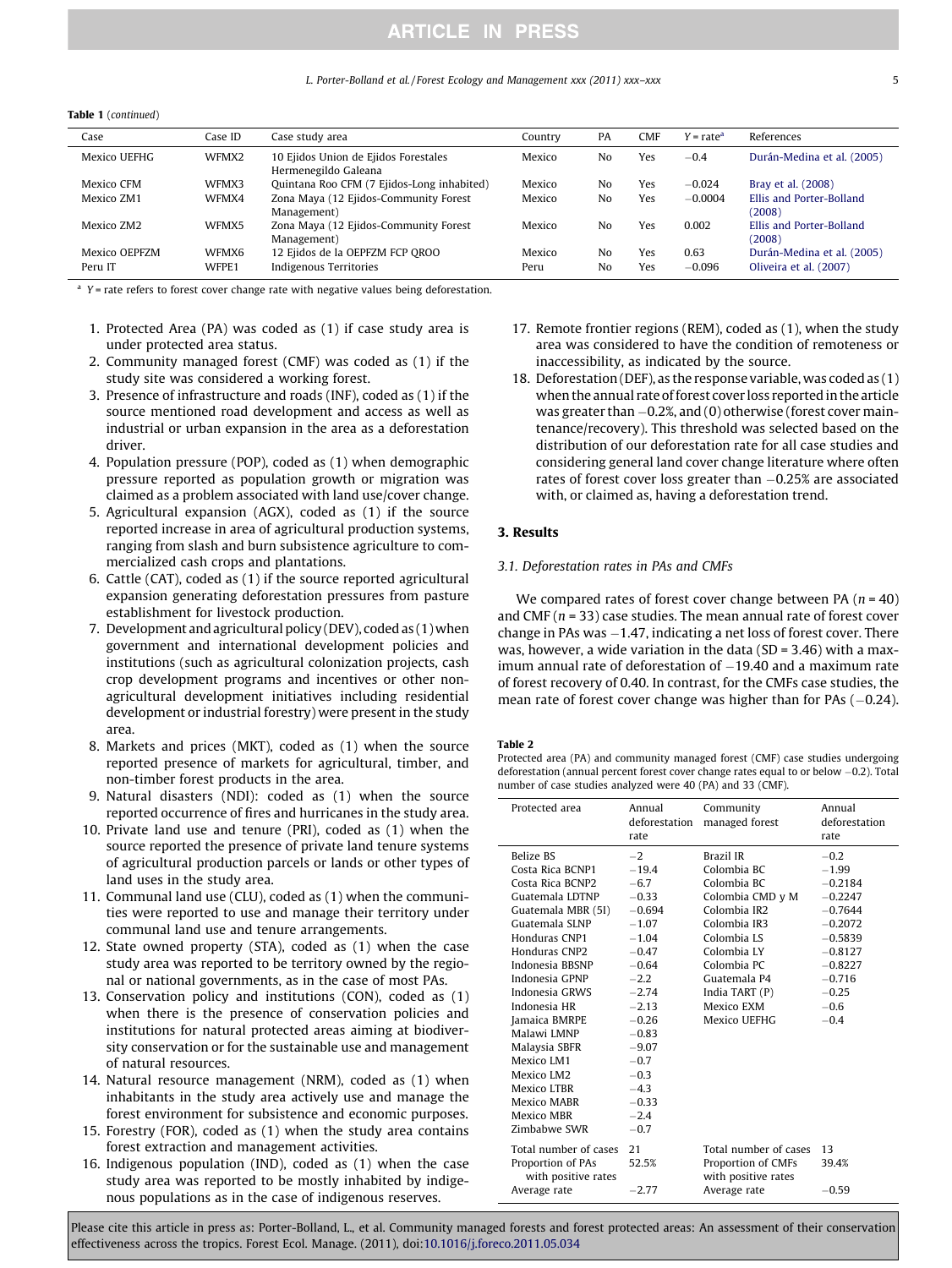<span id="page-5-0"></span>In other words, CMFs had a lower average rate of deforestation than PAs. There was also less variation between CMF case studies  $\left( \text{SD} = 0.439 \right)$  with a maximum deforestation rate of  $-1.99$  and a maximum rate of forest recovery of 0.63.

The normality (Shapiro–Wilk) test indicates that forest cover change data from PAs and CMFs did not have a normal distribution ( $W = 0.472$ ,  $p < 0.0001$  and  $W = 0.780$ ,  $p < 0.0001$ ). The two-sample Kolmogorov–Smirnov test further demonstrated that the distributions of the two samples (PAs and CMFs) were statistically different at the 0.1 significance level ( $D = 0.283$ ,  $p = 0.085$ ). Likewise, the Mann–Whitney test showed that forest cover change rates were statistically different ( $U = 817.5$ ,  $p = 0.082$ ).

Twenty one out of the 40 PA case studies analyzed (52.5%) presented annual deforestation rates higher than –0.2. In the case of CMFs, only 13 case studies out of a total of 33 (39.4%) showed deforestation rates greater than –0.2%. In sum, the statistical analysis from our meta-analysis suggests that CMFs seem to perform better than PAs in having (i) lower annual deforestation rates and (ii) less variation in rates of forest cover change as compared to PAs. Indeed, the top 10 cases with the highest annual deforestation rates, ranging from –1.99 to –19.4, consisted of nine PAs located in Costa Rica, Mexico, Belize, Malaysia, and Indonesia and only one CMF (from Colombia) with the lowest annual deforestation rate  $(-1.99)$ .

#### 3.2. Underlying factors of land use change

#### 3.2.1. Deforestation in PAs and CMFs

As already mentioned, high annual deforestation rates were found for both PA and CMF case studies, although high deforestation rates were most prominent for PAs ([Table 2](#page-4-0)). The QCA analysis helped in understanding the relative role of underlying drivers of deforestation for 20 of the PA cases (Table 3). The 20 PAs that experienced deforestation were located in a wide range of countries (Indonesia, Guatemala, Honduras, Mexico, Belize, Costa Rica, Jamaica, India, Brazil, Zimbabwe, Malawi, and Malaysia). Most of these PAs were managed by the government (90% of cases examined), although half were under private land tenure. Although framed by conservation policy institutions, development policies were also present in most of the PAs that experienced deforestation (in up to 80% of the cases). Those development policies resulted in agricultural expansion (including cattle ranching for 50% of these cases; particularly in Latin America). For 70% of the PAs with high rates of deforestation, human population growth was considered

Table 3

Portion of the OCA truth table from the meta-analysis dataset with information for the outcome of deforestation (DEF = 1) showing the 20 "protected area" cases (out of a total of 40) that had high deforestation rates.

| Case ID           | Case identifier    | PA | <b>CMF</b> | INF      | POP      | <b>AGX</b> | <b>CTL</b> | <b>DEV</b> | <b>MKT</b> | PRI      | <b>NDI</b> | <b>CLU</b> | <b>STA</b> | <b>CON</b> | <b>NRM</b> | <b>FOR</b> | <b>IND</b> | <b>REM</b> | DEF |
|-------------------|--------------------|----|------------|----------|----------|------------|------------|------------|------------|----------|------------|------------|------------|------------|------------|------------|------------|------------|-----|
| PAIO1             | Indonesia GRWS     |    | $\Omega$   | $\Omega$ |          |            | $\Omega$   | 1          |            |          |            | $\Omega$   |            |            | $\Omega$   | $\Omega$   | $\Omega$   | 0          |     |
| PAIO3             | Indonesia HR       |    | $\Omega$   | 0        |          |            | O          |            |            |          |            |            |            |            | o          | $\Omega$   | 0          |            |     |
| PAIO4             | Indonesia BBSNP    |    |            |          |          |            | ſ          |            |            |          |            |            |            |            |            |            |            |            |     |
| PAGU2             | Guatemala MBR (5I) |    | $\Omega$   |          |          |            |            |            | 0          |          |            |            |            |            |            | 0          |            |            |     |
| PAHO <sub>2</sub> | Honduras CNP2      |    |            |          |          |            | O          |            |            |          |            |            |            |            |            | O          |            |            |     |
| PAHO1             | Honduras CNP1      |    |            |          |          |            | $\Omega$   | $\Omega$   | $\Omega$   | n        |            |            |            |            |            | 0          |            |            |     |
| PAMX5             | Mexico LM2         |    | n          |          |          |            |            |            | O          | n        |            |            |            |            |            | O          |            |            |     |
| PAMX3             | Mexico LM1         |    |            |          |          |            |            |            |            | O        |            |            | O          |            |            | o          |            |            |     |
| PAMX4             | Mexico MABR        |    |            |          | O        |            |            |            | O          |          |            |            |            |            |            | 0          |            |            |     |
| PAMX1             | Mexico LTBR        |    |            |          |          |            |            |            |            |          | 0          |            |            |            |            | $\Omega$   |            |            |     |
| PABE1             | Belize BS          |    |            |          | 0        |            |            |            |            |          |            |            |            |            |            | $\Omega$   | 0          |            |     |
| PACR1             | Costa Rica BCNP1   |    | $\Omega$   |          |          |            |            |            |            |          | 0          |            |            |            |            | $\Omega$   | 0          |            |     |
| PACR <sub>2</sub> | Costa Rica BCNP2   |    | $\Omega$   |          |          |            |            |            |            |          | $\Omega$   |            |            |            |            | $\Omega$   | 0          |            |     |
| PAIO <sub>2</sub> | Indonesia GPNP     |    | $\Omega$   |          | O        | O          |            |            |            |          |            |            |            |            |            |            | 0          |            |     |
| PAJM1             | Jamaica BMRPE      |    | O          | 0        |          |            | O          |            |            |          |            |            |            |            |            |            | o          |            |     |
| PAGU1             | Guatemala SLNP     |    | $\Omega$   | 0        | 0        |            |            |            | $\Omega$   |          |            |            |            |            |            | $\Omega$   | 0          |            |     |
| PAMX2             | Mexico MBR         |    | $\Omega$   | $\Omega$ | 0        |            |            |            |            |          | $\Omega$   |            |            |            |            |            | 0          |            |     |
| PAZE1             | Zimbabwe SWR       |    | $\Omega$   | $\Omega$ | $\Omega$ | $\Omega$   | $\Omega$   | $\Omega$   | $\Omega$   | $\Omega$ |            |            |            |            |            | 0          | 0          |            |     |
| PAMI1             | Malawi LMNP        |    | $\Omega$   | $\Omega$ |          | $\Omega$   | $\Omega$   | $\theta$   | $\Omega$   | O        | $\Omega$   |            |            |            |            | $\Omega$   | 0          |            |     |
| PAMA1             | Malaysia SBFR      |    |            |          |          | $\Omega$   | $\Omega$   |            |            |          | $\Omega$   |            |            |            |            | $\Omega$   | 0          |            |     |
| Totals            |                    | 20 | $\bf{0}$   | 11       | 14       | 16         | 10         | 16         | 11         | 10       | 14         | 2          | 18         | 19         | 9          | 4          |            | 2          | 20  |

PA = Protected Area; CMF = community managed forests; INF = Infrastructure; POP = population; AGX = agricultural expansion; CTL = cattle; DEV = development and agricultural policy; MKT = market and prices; PRI = private land use tenure; NDI = natural disasters; CLU = communal land use; STA = state owned property ; CON = conservation policy institutions; NRM = natural resource management; FOR = forestry; IND = indigenous populations; REM = remote and inaccessible areas; DEF = annual deforestation rate greater than –0.2%.

#### Table 4

Portion of the QCA truth table from the meta-analysis dataset with information for the outcome of deforestation (DEF = 1) showing the 4 "community managed forest" cases (out of a total of 33) that were found to have high deforestation rates.

| Case ID | Case identifier | <b>PA</b> | CMF | <b>INF</b> | <b>POP</b> | AGX | CTL | <b>DEV</b> | <b>MK</b> | PRI      | NDI | CLU | <b>STA</b> | CON | <b>NRM</b>   | <b>FOR</b> | <b>IND</b> | <b>REM</b> | <b>DEF</b> |
|---------|-----------------|-----------|-----|------------|------------|-----|-----|------------|-----------|----------|-----|-----|------------|-----|--------------|------------|------------|------------|------------|
| WFMX2   | Mexico UEFHG    |           |     | 0          | 0          |     |     |            | 0         | 0        |     |     | 0          |     |              |            |            |            |            |
| WFMX1   | Mexico EXM      |           |     | 0          |            |     |     |            | 0         | $\bf{0}$ |     |     |            |     |              |            |            |            |            |
| WFIA1   | India TART (P)  |           |     |            |            |     |     |            |           | 0        |     |     |            |     |              |            |            |            |            |
| WFBZ1   | Brazil IR       |           |     |            |            |     |     |            |           | $\Omega$ |     |     |            |     |              |            |            |            |            |
| Totals  |                 |           | 4   |            |            | 4   |     | 4          |           | $\Omega$ | 4   | 4   |            | 4   | $\mathbf{A}$ | Δ          |            |            | 4          |

PA = Protected Area; CMF = Community managed forests; INF = Infrastructure; POP = population; AGX = agricultural expansion; CTL = cattle; DEV = development and agricultural policy; MKT = market and prices; PRI = private land use tenure; NDI = natural disasters; CLU = communal land use; STA = state owned property ; CON = conservation policy institutions; NRM = natural resource management; FOR = forestry; IND = indigenous populations; REM = remote and inaccessible areas; DEF = annual deforestation rate greater than  $-0.2\%$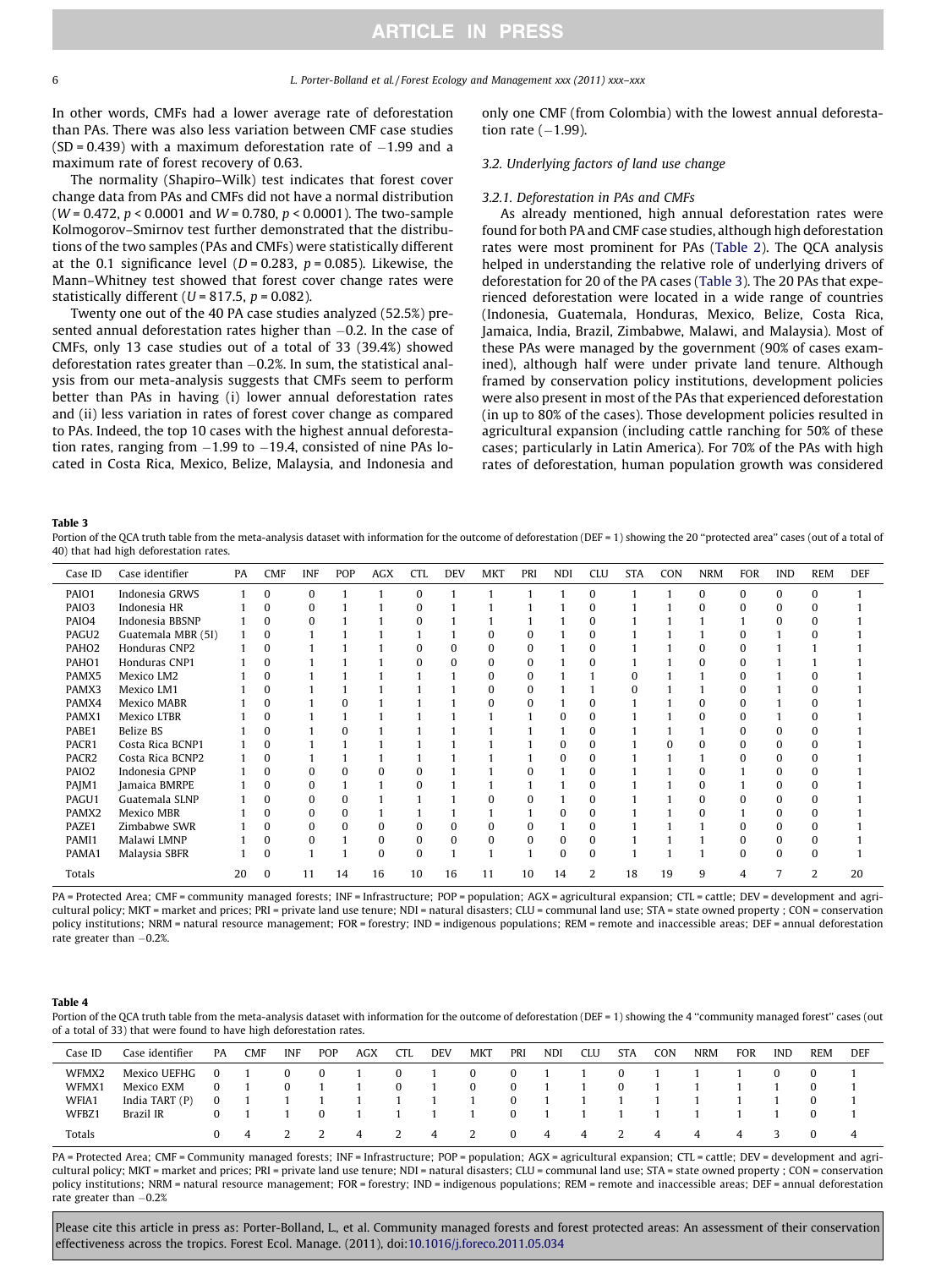to be exerting pressure on protected forests (of which only 35% were of indigenous origin and referred to cases located in Honduras, Guatemala, and Mexico). Fifty five percent of the PAs that experienced deforestation were either influenced by infrastructure development (particularly roads, mostly in Latin America) or by economic activities outside the forest (e.g., coffee production in Costa Rica and Jamaica). A few of the PA cases were subject to natural resource use or timber exploitation. In two of the PAs, one in Indonesia and one in Mexico, the presence of commercial forestry activities and timber markets was associated with loss of forest cover. Two of the PA cases examined (10%), both in Honduras, referred to remote areas that can be considered to be located in forests frontier regions and that hence suffered from infrastructure development, population pressure, and agricultural expansion.

The QCA analysis explains deforestation in only four of the CMF cases (two in Mexico, one in India, and one in Brazil; [Table 4\)](#page-5-0). According to our analysis, the underlying factors behind deforestation in those cases were agricultural expansion, development policies, and population pressures. Two of these, an indigenous reserve in Brazil and a managed forest area in the periphery of a protected reserve in India, also had cattle production and the influence of regional markets that influenced forest cover loss, despite having the presence of conservation policy and institutions, being state owned property, and having natural resource management and forestry activities. Compared to deforestation case studies of PAs, these CMFs had comparatively lower deforestation rates (between  $-0.2$  and  $-0.6$ ).

#### 3.2.2. Forest conservation and/or recovery in PAs and CMFs

Maintenance of forest cover or its recovery occurred in 19 out of the 40 PA case studies (47.5%) and in 20 out of the 33 CMF cases (60.6%; Table 5). The QCA explained this process for 18 PA case studies (45%; Table 6) and for 13 CMF case studies (39.4%; [Table 7\)](#page-7-0). Of the 18 PAs where there was a process of forest cover maintenance or recovery that could be explained by the QCA, most (78%; 14 of the cases) were characterized by the absence of infrastructure development, population pressure, agricultural expansion, cattle ranching, development policies, and markets. In addition, most case studies (78%) were also characterized by being remote sites and having the presence of conservation policies and

institutions. These PAs were located in Guatemala, Brazil, Costa Rica, Bolivia, Peru, Colombia, and India. Four PAs with outcomes of forest conservation, located in Colombia, Guatemala, and Mexico, reported the presence of infrastructure development, population pressure, agricultural expansion, development policies and/ or market pressures. Two of these cases, however, were either remote or presented particular conditions of inaccessibility. Based on these results, the PA with highest forest recovery, i.e., with a forest cover change rate of 0.4, and the presence of underlying drivers of deforestation, was a particularly remote site in Guatemala.

#### Table 5

Protected Area (PA) and Community Managed Forests (CMF) case studies undergoing forest maintenance/recovery (annual percent forest cover change rates greater than  $-0.2$ ).

|                                                                                                                                                                                                                                                                           |                                                                                                                                                                     |                                                                                                                                                                                                                                                          | rate reported                                                                                                                                                                      |
|---------------------------------------------------------------------------------------------------------------------------------------------------------------------------------------------------------------------------------------------------------------------------|---------------------------------------------------------------------------------------------------------------------------------------------------------------------|----------------------------------------------------------------------------------------------------------------------------------------------------------------------------------------------------------------------------------------------------------|------------------------------------------------------------------------------------------------------------------------------------------------------------------------------------|
| <b>Bolivia MNP</b><br><b>Brazil NP</b><br>Colombia CNP<br>Colombia MNP<br>Colombia NNP<br>Colombia PNP<br>Colombia TNP<br>Costa Rica CNP<br>Guatemala CCR<br>Guatemala DLR<br>Guatemala EMNP<br>Guatemala EZR<br>Guatemala LDTR<br>Guatemala<br>MBR(5U)<br>Guatemala RANP | 0.4<br>$-0.05$<br>$-0.0162$<br>$-0.1695$<br>$-0.059$<br>$-0.0518$<br>$-0.062$<br>0<br>$-0.11$<br>$\Omega$<br>$\Omega$<br>$-0.09$<br>$-0.03$<br>$-0.018$<br>$\Omega$ | <b>Brazil ER</b><br>Colombia EI<br>Peru IT<br>Colombia IR1<br>India TART (P)<br>Nicaragua BNRR<br><b>Bolivia TIR</b><br>Colombia TDCGLP<br>Colombia LF<br>Mexico CFM<br>Guatemala P2<br>Colombia PNP<br>Guatemala P6<br>Mexico ZM1<br><b>Brazil AJER</b> | $-0.17$<br>$-0.1265$<br>$-0.096$<br>$-0.0933$<br>$-0.08$<br>$-0.07$<br>$-0.05$<br>$-0.0422$<br>$-0.0254$<br>$-0.024$<br>$-0.022$<br>$-0.0041$<br>$-0.003$<br>$-0.0004$<br>$\Omega$ |
| Guatemala TNP<br>India TART (I)<br>Mexico CBR<br>Peru PA<br>Total number of PAs<br>with negative<br>deforestation<br>rates (proportion<br>regarding $n$ )<br>Average rate                                                                                                 | $\Omega$<br>o<br>$-0.16$<br>$-0.008$<br>19 (47.5%)<br>$-0.022342105$                                                                                                | Mexico ZM2<br>Colombia PV y PE<br><b>Bolivia MIMA</b><br>Mexico OEPFZM<br>Total number of<br>CMF with negative<br>deforestation rates<br>(proportion<br>regarding $n$ )<br>Average rate                                                                  | 0.002<br>0.0349<br>0.2<br>0.63<br>19 (57.6%)<br>$-0.001$                                                                                                                           |

#### Table 6

Portion of the QCA truth table from the meta-analysis dataset including information for the outcome of forest conservation/recovery (DEF = 0) showing the 18 ''protected area'' cases (out of a total of 40) that showed negative deforestation rates.

| Case ID           | Case identifier   | PA | <b>CMF</b> | <b>INF</b> | <b>POP</b> | <b>AGX</b> | CTL      | <b>DEV</b> | <b>MKT</b> | PRI | <b>NDI</b> | CLU | <b>STA</b> | <b>CON</b> | <b>NRM</b> | <b>FOR</b> | <b>IND</b> | <b>REM</b> | <b>DEF</b> |
|-------------------|-------------------|----|------------|------------|------------|------------|----------|------------|------------|-----|------------|-----|------------|------------|------------|------------|------------|------------|------------|
| PAMX6             | Mexico CBR        |    |            | O          |            |            |          |            |            |     |            |     |            |            |            |            |            |            |            |
| PAGU8             | Guatemala EMNP    |    |            | O          |            |            | 0        |            |            |     |            |     |            |            |            | 0          |            |            |            |
| PABZ1             | Brazil NP         |    |            | 0          |            |            |          |            |            |     |            |     |            |            |            |            |            |            |            |
| PAGU9             | Guatemala RANP    |    |            | O          |            |            | 0        |            |            |     |            |     |            |            |            |            |            |            |            |
| PAGU7             | Guatemala MBR(5U) |    |            |            |            |            |          |            |            |     |            |     |            |            |            |            |            |            |            |
| PAGU10            | Guatemala DLR     |    |            | O          | o          |            | 0        |            |            |     |            |     |            |            |            |            |            |            |            |
| PACR3             | Costa Rica CNP    |    |            | 0          | 0          |            |          |            |            |     |            |     |            |            |            |            |            |            |            |
| PABO1,            | Bolivia MNP       |    |            | 0          | 0          |            | 0        |            |            | 0   | 0          |     |            |            |            | 0          |            |            |            |
| PAPE1,            | Bolivia MNP       |    |            | O          |            |            |          |            |            |     |            |     |            |            |            |            |            |            |            |
| PACO5,            | Colombia CNP      |    |            | O          | o          |            | 0        |            |            | 0   | 0          |     |            |            |            |            |            |            |            |
| PACO <sub>3</sub> | Colombia NNP      |    |            | 0          |            |            | 0        |            |            |     | 0          |     |            |            |            |            |            |            |            |
| PACO4,            | Colombia PNP      |    |            | O          |            |            | 0        |            |            | 0   | 0          |     |            |            |            |            |            |            |            |
| PACO <sub>2</sub> | Colombia TNP      |    |            | O          |            |            |          |            |            |     |            |     |            |            |            |            |            |            |            |
| PAIA1             | India TART (I)    |    |            | O          | o          |            | $\Omega$ |            |            |     |            |     |            |            |            | 0          | o          |            |            |
| PACO1             | Colombia MNP      |    |            |            |            |            |          |            |            |     |            |     |            |            |            | 0          | 0          |            |            |
| PAGU6             | Guatemala LDTR    |    |            |            |            |            |          |            |            |     |            |     |            |            |            | $\Omega$   |            |            |            |
| PAGU4             | Guatemala CCR     |    |            | 0          |            |            |          |            |            |     |            |     |            |            |            | 0          |            |            |            |
| PAGU11            | Guatemala TNP     |    | C          | O          | O          |            | $\Omega$ |            | $\Omega$   |     |            |     |            |            |            | $\Omega$   | $\Omega$   | 0          |            |
| Totals            |                   | 18 | $\Omega$   |            | 4          |            |          |            |            |     | 10         |     | 18         | 18         |            | $\Omega$   |            | 14         | 18         |

PA = Protected Area; CMF = Community managed forests ; INF = Infrastructure; POP = population; AGX = agricultural expansion; CTL = cattle; DEV = development and agricultural policy; MKT = market and prices; PRI = private land use tenure; NDI = natural disasters; CLU = communal land use; STA = state owned property ; CON = conservation policy institutions; NRM = natural resource management; FOR = forestry; IND = indigenous populations; REM = remote and inaccessible areas; DEF = deforestation rate greater than  $-0.2\%$ .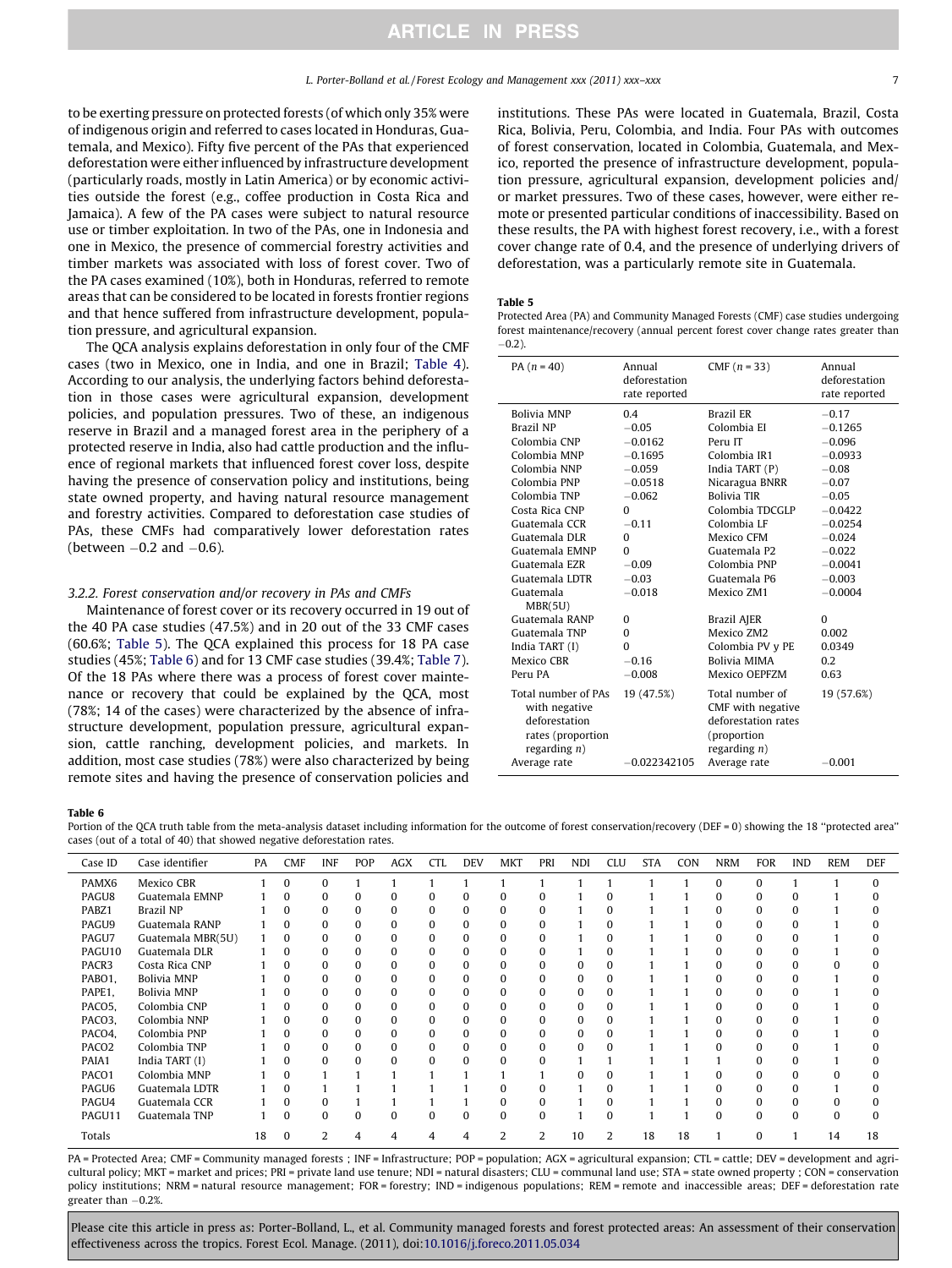#### <span id="page-7-0"></span>8 L. Porter-Bolland et al. / Forest Ecology and Management xxx (2011) xxx–xxx

#### Table 7

Portion of the QCA truth table from the meta-analysis dataset including information for the outcome of forest conservation/recovery (DEF = 0) showing the 13 ''working forest'' cases (out of a total of 33) that showed negative deforestation rates.

| Case ID           | Case identifier      | PA       | <b>CMF</b> | <b>INF</b> | POP      | <b>AGX</b> | <b>CTL</b> | <b>DEV</b> | <b>MKT</b> | PRI      | <b>NDI</b> | <b>CLU</b> | <b>STA</b> | <b>CON</b> | <b>NRM</b> | <b>FOR</b> | <b>IND</b> | <b>REM</b> | <b>DEF</b> |
|-------------------|----------------------|----------|------------|------------|----------|------------|------------|------------|------------|----------|------------|------------|------------|------------|------------|------------|------------|------------|------------|
| WFMX3             | Mexico CFM           | $\Omega$ |            |            |          |            | $\Omega$   |            | $\Omega$   | $\Omega$ |            |            | $\Omega$   |            |            |            |            | $\Omega$   | $\Omega$   |
| WFGU3             | Guatemala P6         | $\Omega$ |            |            |          | 0          |            |            | 0          |          |            |            |            |            | O          |            |            |            |            |
| WFMX4,            | Mexico ZM1           | $\Omega$ |            |            | $\Omega$ | 0          | 0          |            | 0          | $\Omega$ |            |            | 0          |            |            |            |            | 0          | 0          |
| WFMX5.            | Mexico ZM2           | $\Omega$ |            | $\Omega$   | $\Omega$ | 0          | 0          |            | 0          | $\Omega$ |            |            | $\Omega$   |            |            |            |            | 0          | $\Omega$   |
| WFMX6             | <b>Mexico OEPFZM</b> | $\Omega$ |            |            | $\Omega$ | $\Omega$   | $\Omega$   |            | $\Omega$   | $\Omega$ |            |            | $\Omega$   |            |            |            |            | $\Omega$   |            |
| WFBO <sub>2</sub> | <b>Bolivia MIMA</b>  | $\Omega$ |            |            |          |            |            |            |            |          |            | $\Omega$   |            |            |            |            |            | $\Omega$   |            |
| WFPE1             | Peru IT              |          |            |            |          |            |            |            |            |          |            |            |            |            |            |            |            | $\Omega$   | 0          |
| WFBZ2             | Brazil ER            | $\Omega$ |            |            |          |            |            |            |            | $\Omega$ |            |            |            |            |            |            | 0          | $\Omega$   | $\Omega$   |
| WFBZ3             | <b>Brazil AJER</b>   | $\Omega$ |            | -0         | $\Omega$ |            |            |            | $\Omega$   | $\Omega$ |            |            |            |            |            |            | 0          |            | 0          |
| WFBO1             | <b>Bolivia TIR</b>   |          |            |            | $\Omega$ | $\Omega$   | 0          |            | $\Omega$   | $\Omega$ |            | $\Omega$   |            |            |            | $\Omega$   | $\Omega$   | $\Omega$   |            |
| WFIA2             | India TART (I)       |          |            |            |          | $\Omega$   | $\Omega$   |            | $\Omega$   |          |            |            |            |            |            |            |            |            |            |
| WFIA3             | India TART (P)       |          |            |            |          |            |            |            |            |          |            |            |            |            |            |            |            | $\Omega$   |            |
| WFNA1             | Nicaragua BNRR       |          |            | -0         |          |            |            | $\Omega$   | $\Omega$   | $\Omega$ |            |            |            |            |            |            |            |            | $\Omega$   |
| Totals            |                      | 4        | 13         | 5          | 5        | 7          | 6          | 8          | 3          | $\Omega$ | 8          | 11         | 9          | 13         | 12         | 9          | 9          | 4          | 13         |

PA = Protected Area; CMF = Community managed forests ; INF = Infrastructure; POP = population; AGX = agricultural expansion; CTL = cattle; DEV = development and agricultural policy; MKT = market and prices; PRI = private land use tenure; NDI = natural disasters; CLU = communal land use; STA = state owned property ; CON = conservation policy institutions; NRM = natural resource management; FOR = forestry; IND = indigenous populations; REM = remote and inaccessible areas; DEF = deforestation rate greater than  $-0.2\%$ .

Among the 13 CMFs where the outcome of forest conservation was explained by the QCA analysis, 12 had very low annual forest cover change rates (greater than –0.09). The exception was a case study of an extractive reserve in Brazil with a rate of annual forest cover change of  $-0.17$ . Six of the CMF case studies with forest conservation outcomes had forest cover change rates that were negligible (greater than -0.003), showing forest maintenance and even forest recovery. These CMF case studies were located in Bolivia, Guatemala, and Mexico. The most common underlying factors among CMFs with forest conservation outcomes were the presence of conservation policies and institutions, communal land use, government ownership of land, and natural resource management. Community forest management was present in nine of the CMFs (70%) and indigenous populations were also present in 50% of the CMF case studies that presented the outcome of forest conservation, which shows their relevance to conservation within CMFs in the tropics.

#### 3.2.3. Case studies showing no trends

The QCA analysis conducted for the 73 case studies did not explain the outcomes of deforestation or forest conservation as a function of the selected variables for a total of 18 cases (approximately 25% of the sample) (Table 8), which can be considered ''contradictory'' cases. That is, these 18 cases presented similar causal factors of forest cover change, but did not follow the trends of the remaining 55 cases for which a given combination of outcomes explained either deforestation or forest conservation/recovery. The majority of these 18 case studies pertained to CMFs (14 in Colombia and 2 in Guatemala), while two others referred to PAs (Guatemala). These 18 cases presented deforestation drivers such as infrastructure development, population migration, agricultural expansion, cattle development, and markets. The 14 cases that refer to CMFs within Colombia consisted of indigenous reserves in the Guyana Shield region that were affected by guerrilla and illicit coca cultivation, so included additional factors that might affect

#### Table 8

|  |  |  |  | Portion of the OCA Truth Table cases that failed to explain either deforestation or forest conservation/recovery using meta-analysis dataset. |
|--|--|--|--|-----------------------------------------------------------------------------------------------------------------------------------------------|
|--|--|--|--|-----------------------------------------------------------------------------------------------------------------------------------------------|

| Case ID           | Case identifier  | <b>PA</b> | <b>CMF</b> | <b>INF</b> | <b>POP</b> | <b>AGX</b> | <b>CTL</b> | <b>DEV</b> | <b>MKT</b> | PRI      | <b>NDI</b> | <b>CLU</b> | <b>STA</b> | <b>CON</b> | <b>NRM</b> | <b>FOR</b> | <b>IND</b> | <b>REM</b> | <b>DEF</b> |
|-------------------|------------------|-----------|------------|------------|------------|------------|------------|------------|------------|----------|------------|------------|------------|------------|------------|------------|------------|------------|------------|
| PAGU3             | Guatemala LDTNP  |           | 0          |            |            |            |            |            | $\Omega$   | 0        |            | $\Omega$   |            |            | 0          | $\Omega$   | 0          | $\Omega$   |            |
| PAGU5             | Guatemala EZR    |           | n          |            |            |            |            |            |            | $\Omega$ |            |            |            |            |            |            | O          |            |            |
| WFGU2             | Guatemala P2     | $\Omega$  |            |            |            |            |            |            |            | $\Omega$ |            |            |            |            |            |            |            |            |            |
| WFGU1             | Guatemala P4     | $\Omega$  |            |            |            |            |            |            |            | $\Omega$ |            |            |            |            |            |            |            |            |            |
| WFC01             | Colombia BC      | $\Omega$  |            |            |            |            |            |            |            | $\Omega$ | O          |            |            |            |            |            |            |            |            |
| WFCO7             | Colombia BC      |           |            |            |            |            |            |            |            | $\Omega$ |            |            |            |            |            |            |            |            |            |
| WFC06             | Colombia CMD y M | 0         |            |            |            |            |            |            |            | $\Omega$ | $\Omega$   |            |            |            |            | 0          |            | O          |            |
| WFCO <sub>9</sub> | Colombia EI      | 0         |            |            |            |            |            |            |            | 0        | $\Omega$   |            |            |            |            | 0          |            | O          |            |
| WFCO8             | Colombia IR3     | $\Omega$  |            |            |            |            |            |            |            | $\Omega$ | $\Omega$   |            |            |            |            | O          |            | 0          |            |
| WFCO4             | Colombia IR2     | $\Omega$  |            |            |            |            |            |            |            | $\Omega$ | $\Omega$   |            |            |            |            |            |            |            |            |
| WFCO10            | Colombia IR1     | 0         |            |            |            |            |            |            |            | $\Omega$ | 0          |            |            |            |            | 0          |            |            |            |
| WFCO12            | Colombia LF      |           |            |            |            |            |            |            |            | $\Omega$ | $\Omega$   |            |            |            |            | U          |            |            |            |
| WFCO <sub>5</sub> | Colombia LS      |           |            |            |            |            |            |            |            | $\Omega$ | 0          |            |            |            |            |            |            |            |            |
| WFCO3             | Colombia LY      |           |            |            |            |            |            |            |            | $\Omega$ | $\Omega$   |            |            |            |            |            |            |            |            |
| WFCO <sub>2</sub> | Colombia PC      |           |            |            |            |            |            |            |            | $\Omega$ | $\Omega$   |            |            |            |            |            |            |            |            |
| WFCO13            | Colombia PNP     | $\Omega$  |            |            |            |            |            |            |            | $\Omega$ | $\Omega$   |            |            |            |            |            |            |            |            |
| WFCO14            | Colombia PV y PE | $\Omega$  |            |            |            |            |            |            |            | $\Omega$ | 0          |            |            |            |            |            |            |            |            |
| WFCO11            | Colombia TDCGLP  | $\Omega$  |            |            |            |            |            |            |            | $\Omega$ | $\Omega$   |            |            |            |            | $\Omega$   |            | n          |            |
| Totals            |                  | 2         | 16         | 18         | 18         | 18         | 18         | 18         | 14         | $\bf{0}$ | 4          | 16         | 18         | 18         | 16         | 2          | 16         | $\Omega$   | 18         |

PA = Protected Area; CMF = Community managed forests ; INF = Infrastructure; POP = population; AGX = agricultural expansion; CTL = cattle; DEV = development and agricultural policy; MKT = market and prices; PRI = private land use tenure; NDI = natural disasters; CLU = communal land use; STA = state owned property ; CON = conservation policy institutions; NRM = natural resource management; FOR = forestry; IND = indigenous populations; REM = remote and inaccessible areas; DEF = deforestation rate greater than  $-0.2\%$ .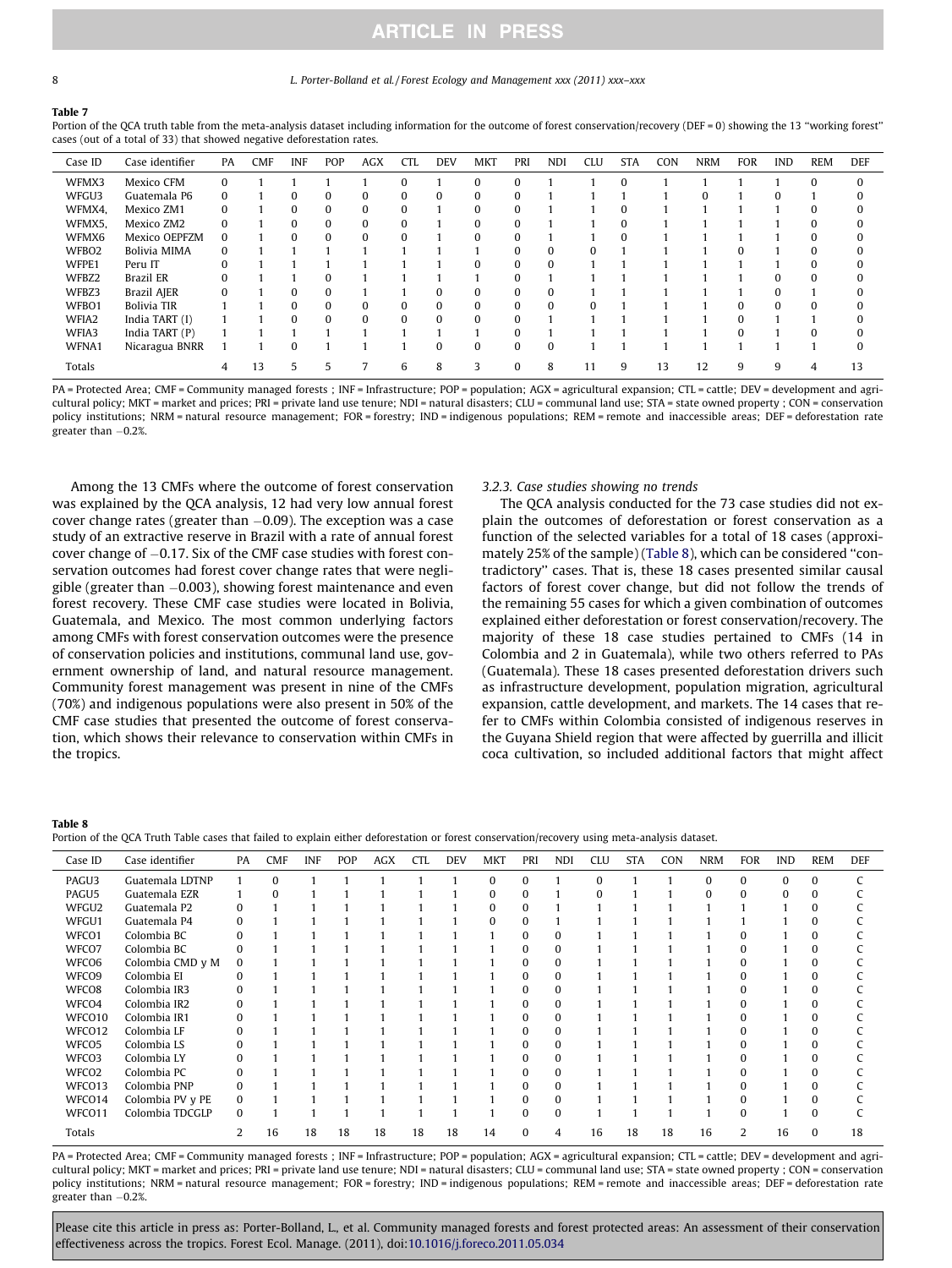forest conservation/recovery outcomes, but were not considered in our analysis. These were CMF cases with high deforestation rates, although included the conditions that explained forest conservation/recovery in other cases.

#### 4. Discussion

The findings presented here support our hypothesis that community managed forests may be at least as, if not more, effective in reducing deforestation as PAs at the pantropical scale. In fact, we found that CMFs included in this analysis had lower annual deforestation rates, which were less variable than those reported for PAs. Our finding that PAs are not always successful at avoiding deforestation concurs with previous research on the topic. For example, [Nagendra \(2008\)](#page-10-0) conducted a meta-analysis of studies referring to deforestation in PAs and showed that net rates of forest clearing within PA boundaries were reported in 50% of the cases examined. [Naughton-Traves et al. \(2005\)](#page-10-0) compared the annual deforestation rates reported in the literature for 36 PAs and found that while most had higher pressures outside than inside their boundaries, these outside pressures may signal conservation failures in the long run. Using high resolution data to obtain tropical deforestation rates, [DeFries et al. \(2005\)](#page-10-0) compared 198 PAs and found that 25% of them had forest losses within their boundaries and that 66% of them had clearings in the surrounding landscapes. Although [Bruner et al. \(2001\)](#page-10-0) carried out an earlier study using survey data of 93 PAs across 22 tropical countries and found that strict protection seemed as an effective mean for preventing land clearing, their study has been criticized by those who indicate that asking performance to park officials may introduce significant bias ([Hayes, 2006; Nepstad et al., 2006; Ostrom and Nagendra 2006;](#page-10-0) [Joppa et al., 2008; Joppa and Pfaff, 2010\)](#page-10-0).

Our findings also mesh with other studies that compare the performance of PAs and CMFs in deterring deforestation. Regional studies on the topic have concluded that both CMFs and PAs can be effective ways of protecting forests, although performance of specific cases is context specific and depends on different factors ([Armenteras et al., 2009; Oliveira et al., 2007](#page-9-0)). Despite the need to acknowledge the specific context of each case study, as in the results presented here, previous researchers have found that both PAs and CMFs can be effective in deterring deforestation. For example, using fire activity as a proxy for tropical deforestation, [Nelson and Chomitz \(2009\)](#page-10-0) concluded that PAs are successful at lowering the incidence of forests fires, but multiple-use protected areas (where some degree of productive use is allowed) can be as, or more, effective as areas designated for strict protection. In a more localized study, [Bray et al. \(2008\)](#page-10-0) report that, for the Maya Forests of Mexico and Guatemala, CMFs were more effective in reducing deforestation than PAs, although the difference was not statistically significant. They concluded, however, that although the two management schemes might be effective in reducing deforestation, CMFs were apparently better at delivering local benefits.

Our results also indicate that our hypothesis does not hold at the level of individual case studies since some CMFs in our sample show deforestation rates that are similar to those in PAs. This is because deforestation results from multiple interacting factors that combine to provide site-specific outcomes. In particular, we observed that deforestation pressures do not necessarily result in forest clearing as institutional arrangements may overcome those pressures. Based on QCA results, 10 out of a total 13 CMFs where forest cover conservation or recovery was explained included some combination of deforestation pressures (e.g., infrastructure development, population growth, agricultural expansion, cattle production, and development initiatives). For instance, in community management ejidos in Quintana Roo (Mexico), deforestation drivers such as infrastructure development, population growth, agricultural expansion, and development programs do not necessarily result in increased annual deforestation rates mostly because communities have working rules for managing forested areas ([Dalle et al., 2006; Ellis and Porter-Bolland, 2008\)](#page-10-0). The ejidos in Mexico exemplify how the maintenance of forest cover in CMFs can occur even with the presence of deforestation pressures. The above example also suggests that institutional arrangements for natural resource management play a crucial role that is visible at the landscape scale. Moreover, while 78% of cases that showed conservation/recovery processes explained by the QCA were characterized as spatially remote PAs or located in remote frontier regions, only 30% of CMF case studies under this category included this attribute, and two of them (Brazil AJER and Nicaragua BNRR; [Table 1](#page-3-0)) also displayed deforestation pressures. Again, this underscores the issue that many context specific factors play a role in explaining changes in forest cover over time.

As far as maintenance of forest cover is concerned, we found ineffective PAs present in tropical regions of all continents reviewed (America, Southeast Asia, and Africa). Community managed forests were underrepresented as they included areas mostly in the American tropics (and two case studies in India). Yet, they seem to provide good examples of forest maintenance at the landscape level. Our case studies and the QCA results in general, and in particular the ''contradictory'' cases (see 'Case studies showing no trends'), show the complexity involved in assessing changes in land use/cover in both PAs and CMFs in the tropics. This finding calls for caution when making generalizations. For instance, the Colombian Guyana Shield study [\(Armenteras et al., 2009\)](#page-9-0) provides examples of CMFs cases with both high and minimal rates of deforestation under similar conditions. The authors attribute these disparities to the presence of guerrilla and illegal coca growing activities, which is further influenced by differential colonization of non-indigenous populations across localities, which may be breaking down institutional arrangements where the guerilla may be exerting their influence. For their part, the two CMF case studies in Guatemala that could not be explained by the QCA (Guatemala P4 and P2) were both community forest management concessions also subject to deforestation drivers such as roads, colonization, agricultural expansion, cattle production, and development programs. In this case, [Bray et al. \(2008\)](#page-10-0) indicate that one of the cases was a recently inhabited community forest concession that had a high annual rate of forest cover loss  $(-0.72)$ , while the other was a long-inhabited community forest concession with a much lower rate of forest loss  $(-0.02)$ . There were two PAs in Guatemala that the QCA failed to explain that included the same deforestation pressures and conservation policies and institutions present in other cases. Yet, the smaller biological reserve (Guatemala SLNP) showed a low annual rate of forest cover loss (-0.09), while the larger national park (Guatemala LDTNP), which experienced more colonization, had a much higher deforestation rate (-0.33; [Sader et al., 2001\)](#page-11-0).

We believe that the most important finding of our analysis is that, although the QCA results do demonstrate that deforestation occurs both in PAs and CMFs, there were higher deforestation rates in PAs than in CMF on a pantropical scale. In this regard, [Chhatre](#page-10-0) [and Agrawal \(2009\)](#page-10-0) argue that local ownership and autonomy in rule making positively influence forest outcomes regarding forest dynamics. This argument is also supported by [Hayes' \(2006\)](#page-10-0) findings in that conservation outcomes were largely influenced by the rules made and acknowledged by local forest users; the author further argues that PAs may not be the optimal governance structure for promoting forest conservation. However, broader social and political processes, and the existing legal frameworks at different levels may also interact in determining how local rules affect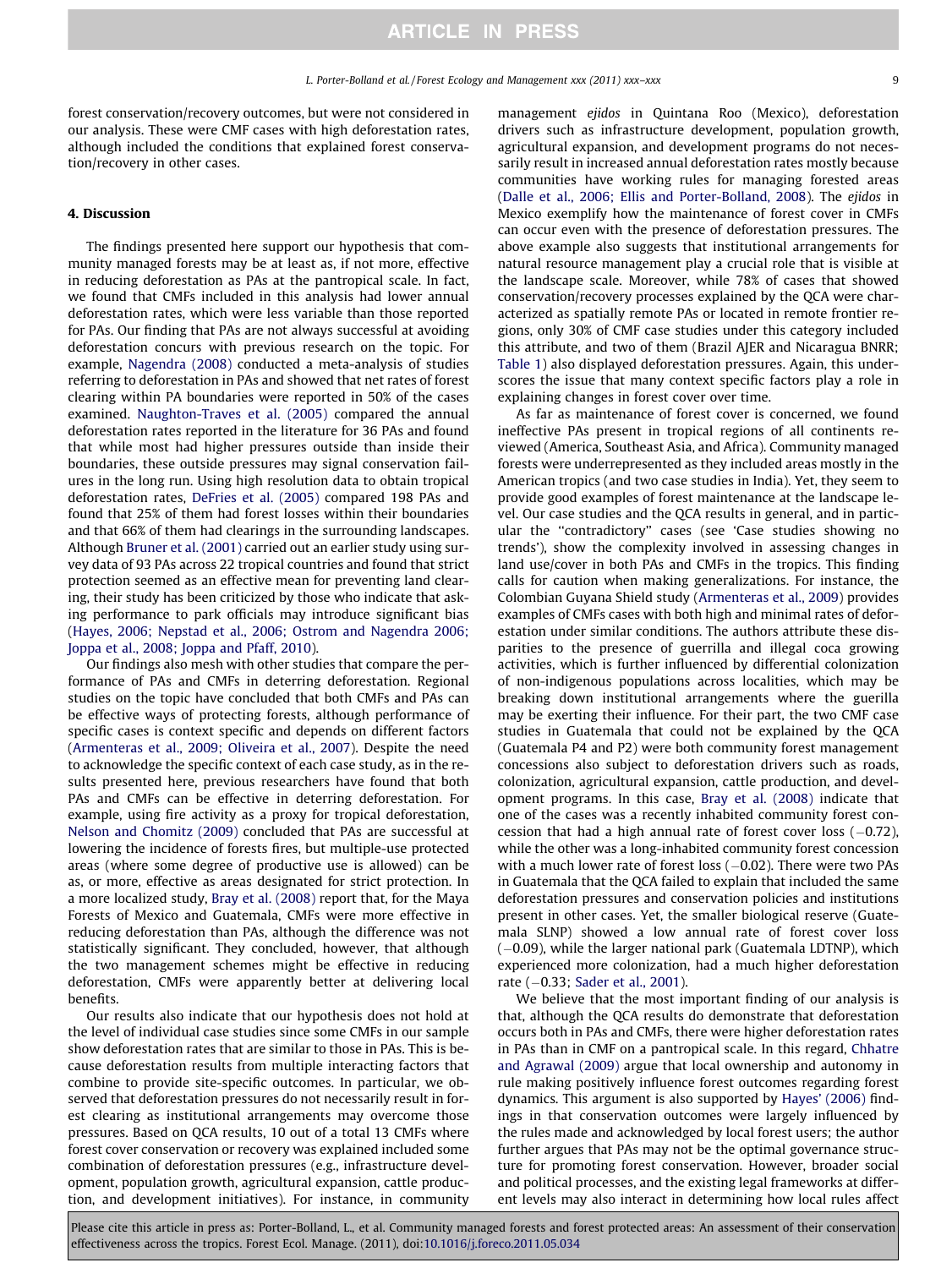<span id="page-9-0"></span>conservation outcomes. [Colding and Folke \(2001\)](#page-10-0) indicate the importance of social taboos as informal institutions that have positive roles for biological conservation. It may also be important to consider that broader social and political processes, and the existing legal frameworks that determine local rules, are also important ([Chhatre and Saberwal, 2005\)](#page-10-0). These social and political dimensions are some of the fundamental aspects that make PAs vulnerable and that must be considered crucial in conservation debates ([Brechin et al., 2002](#page-10-0)).

We recognize that our findings are circumscribed to both the number and type of case studies selected particularly for CMFs which may be underrepresented from a potentially larger sample. The peer-reviewed literature seems to provide few examples on the environmental performance of this forest management type both in the number of cases and their geographical spread (our sample is biased towards the neotropics). [Naughton-Treves et al.](#page-10-0) [\(2005\)](#page-10-0) also found that deforestation studies in Africa were scarce, particularly in comparison to studies in Latin America. Selection bias may further generate misleading results if, for example, researchers working on CMFs have mostly selected ''successful'' CMFs to conduct their analysis, or if there is a tendency to publish only significant results (the ''file drawer problem''; [Fernandez-](#page-10-0)[Duque and Valeggia, 1994](#page-10-0)). Under such circumstances, the published case studies selected here will likely reflect a biased sample. Further, we also acknowledge the possibility that CMFs in our sample show lower deforestation rates than PAs as a function of historical patterns in forest cover change across space and time (i.e., a country's 'forest transition curve'; [Rudel et al., 2005\)](#page-11-0). For example, PAs may show higher annual rates of deforestation because they could have been established where threat of forest conversion to other uses were high. On the contrary, CMFs may show lower annual deforestation rates because they could have been allocated under specific circumstances where either the threat or the perceived consequences of deforestation were deemed not as serious.

Despite these potential biases, our results nevertheless suggest that tropical forest PAs may not always represent the best way to conserve forests vis à vis tropical forests locally managed for production of goods and services. A complement of different management strategies may be needed in order to integrate a more resilient and robust conservation strategy in tropical landscapes ([Mascia and Pailler, 2011\)](#page-10-0). This vision requires the integration of development variables (i.e., rights, capacity, governance, and revenue) into conservation objectives (Balint, 2006). Although some authors have shown skepticism with respect to the broad adoption of multiple-use forestry models (Bowles et al., 1998; García-Fernández et al., 2008) and although there are clear challenges in balancing tropical forest conservation with local livelihood development ([Kusters et al., 2006\)](#page-10-0), there is evidence that applying specific institutional arrangements may work towards this needed balance ([Bray et al., 2008; Hayes and Persha, 2010](#page-10-0)). This recognition is important when considering both existing and potential roles of diverse alliances for conservation ([Nepstad et al., 2006; Schwartz](#page-11-0)[man and Zimmerman, 2005\)](#page-11-0).

Our results do not provide information regarding potential loss of the provision of goods and services under no change in forest cover (i.e., ''forest degradation''; [Sasaki and Putz, 2009\)](#page-11-0) as we have no way to determine how (un)sustainable those practices may be within the set of case studies that included community management. For example, [Shahabuddin and Roa \(2010\)](#page-11-0) claim that while forest management in community conservation areas may show an improvement over open access areas in terms of reducing deforestation pressures, forest quality was not necessarily maintained over time. That said, and to fully realize the positive role that locally-based management may have in the conservation of tropical forest cover, further research and development efforts may be

needed to distill existing obstacles impeding the implementation of sustainable management practices in a community context. The large amount of research on the subject of community-based forest management in developing countries has led some authors to synthesize the main factors underlying its success (see e.g., Agrawal and Angelsen, 2009 and references therein). This has implications for site selection, design and implementation of incentive schemes aimed at reducing emissions from deforestation and forest degradation and enhancing forest carbon stocks in developing countries (REDD+; Angelsen et al., 2009) particularly given the millions of ha of tropical forest currently under control of local and indigenous communities ([Sunderlin et al., 2008\)](#page-11-0). Targeting community managed forests for the purposes of maximizing the success of implementation of REDD+ schemes may be a sensible approach to follow by further discerning under what biophysical, institutional, market and policy settings, community managed forests are more likely to persist in time and space in relation to other types of forest conservation strategies (e.g., [Hayes](#page-10-0) [and Persha, 2010; Phelps et al., 2010\)](#page-10-0). At a minimum, tropical forest managers and practitioners will have to work towards the application of environmentally friendly norms that go beyond timber, that incorporate ecosystem goods and services of both local and global significance, and that are adaptive, inclusive, efficient and flexible ([Guariguata et al., 2010; Lawrence, 2007; Michon](#page-10-0) [et al., 2007; Nasi and Frost, 2009](#page-10-0)) under fair and equitable tenure and resource access regimes [\(Larson et al., 2010\)](#page-10-0).

#### Acknowledgements

We thank Andrea Chávez, Amy Duchelle and three anonymous reviewers for their comments and suggestions in order to improve earlier versions of the manuscript. Whilst writing the manuscript, financial support was provided to some of the contributors by Fondo de Cooperacion Internacional de Ciencia y Tecnologia Union Europea-Mexico (FONCICYT project #94395).

#### References

- Abbot, J., Homewood, C., 1999. A history of change: causes of miombo woodland decline in a protected area in Malawi. Journal of Applied Ecology 36, 422–433.
- Agrawal, A., Angelsen, A., 2009. Using community forest management to achieve REDD+ goals. In: Angelsen, A., Brockhaus, M., Kanninen, M., Sills, E., Sunderlin, W.D., Wertz-Kanounnikoff, S. (Eds.), Realising REDD: National Strategy and Policy Options. Center for International Forestry Research (CIFOR). Bogor, Indonesia, pp. 201–211.
- Aldrich, S.P., Walker, R.T., Arima, E.Y., Caldas, M.M., Browder, J.O., Perz, S., 2006. Land-cover and land-use change in the Brazilian Amazon: smallholders, ranchers, and frontier stratification. Economic Geography 82, 265–288.
- Andam, K., Ferraro, P.J., Pfaff, A., Sanchez-Azofeifa, G.A., Robalino, J.A., 2008. Measuring the effectiveness of protected area networks in reducing deforestation. PNAS 105, 16089–16094.
- Andam, K., Ferraro, P.J., Sims, K., Healy, A., Holland, M., 2010. Protected areas reduced poverty in Costa Rica and Thailand. PNAS 107, 9917–9918.
- Angelsen, A., Kaimowitz, D., 1999. Rethinking the causes of deforestation: lessons from economic models. The World Bank Research Observer 14, 73–98.
- Angelsen, A., Brockhaus, M., Kanninen, M., Sills, E., Sunderlin, W.D., Wertz-Kanounnikoff, S. (Eds.), 2009. Realising REDD: National Strategy and Policy Options. Center for International Forestry Research (CIFOR), Bogor, Indonesia.
- Armenteras, D., Rodríguez, N., Retana, J., 2009. Are conservation strategies effective in avoiding the deforestation of the Colombian Guyana Shield? Biological Conservation 142, 1411–1419.
- Ashton, M.S., Mendelsohn, R., Singhakurama, B.M.P., Gunatilleke, C.V.S., Gunatilleke, I.A.U.N., Evans, A., 2001. A financial analysis of rain forest silviculture in Southwestern Sri Lanka. Forest Ecology and Management 154, 431–441.
- Auld, G., Gulbrandsen, L.H., McDermott, C.L., 2008. Certification schemes and the impacts on forests and forestry. Annual Review of Environment Resources 33, 187–211.
- Balint, P.J., 2006. Improving community-based conservation near protected areas: the importance of development variables. Environmental Management 38, 137–148.
- Bowles, I.A., Rice, R.E., Mittermeier, R.A., da Fonseca, G.A.B., 1998. Logging and tropical forests conservation. Science 280, 1899–1900.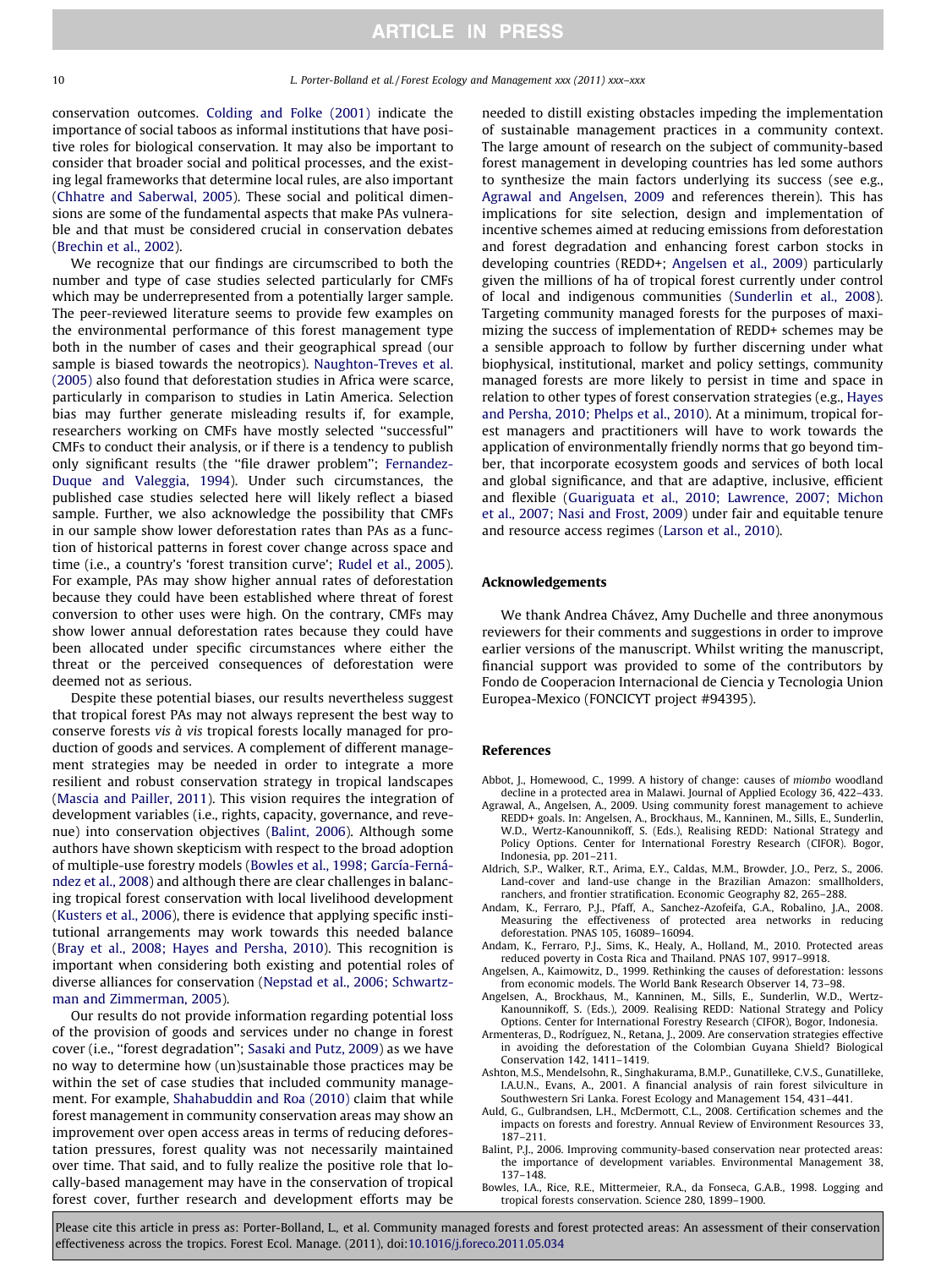- <span id="page-10-0"></span>Bray, D.B., Duran, E., Romas, V.H., Mas, J.-F., Velazquez, A., McNab, R., Barry, B.D., Radachowsky, J., 2008. Tropical deforestation, community forests, and protected areas in the Maya Forest. Ecology and Society 13, 56.
- Brechin, S.R., Wilshusen, P.R., Fortwangler, C.L., West, P.C., 2002. Beyond the square wheel: toward a more comprehensive understanding of biodiversity conservation as social and political process. Society and Natural Resources 15, 41–64.
- Brower, L.P., Castilleja, G., Peralta, A., Lopez-Garcia, J., Bojorquez-Tapia, L., Diaz, S., Melgarejo, D., Missrie, M., 2002. Quantitative changes in forest quality in a principal overwintering area of the monarch butterfly in Mexico, 1971–1999. Conservation Biology 16, 346–359.
- Bruner, A.G., Gullison, R.E., Rice, R.E., da Fonseca, G.A.B., 2001. Effectiveness of parks in protecting tropical biodiversity. Science 291, 125–127.
- Butchart, S.H.M. et al., 2010. Global biodiversity: indicators of recent declines. Science 328, 1164–1168.
- Caldas, M., Walker, R., Arima, E., Perz, S., Aldrich, S., Simmons, C., 2007. Theorizing land cover and land use change: the peasant economy of Amazonian deforestation. Annals of the Association of American Geographers 97, 86–110.
- Chai, S.L., Tanner, E., McLaren, K., 2009. High rates of forest clearance and fragmentation pre- and post- National Park establishment: the case of a Jamaican montane rainforest. Biological Conservation 142, 2484–2492.
- Chhatre, A., Saberwal, V., 2005. Political incentives for biodiversity conservation. Conservation Biology 19, 310–317.
- Chhatre, A., Agrawal, A., 2009. Trade-offs and synergies between carbon storage and livelihood benefits from forest commons. PNAS 106, 17667–17670.
- Charnley, S., Poe, M.R., 2007. Community forestry in theory and practice. Where are we now? Annual Review of Anthropology 36, 301–336.
- Colding, J., Folke, C., 2001. Social taboos: ''invisible'' systems of local resource management and biological conservation. Ecological Applications 11, 584– 600.
- Cronqvist, L., 2009. Tosmana Tool for Small-N Analysis [Version 1.3.1]. Trier. [http://www.tosmana.net.](http://www.tosmana.net)
- Curran, L.M., Trigg, S.N., McDonald, A.K., Astiani, D., Hardiono, Y.M., Siregar, P., Caniago, I., Kasischke, E., 2004. Lowland forest loss in protected areas of Indonesian Borneo. Science 303, 1000–1003.
- Dalle, S.P., de Blois, S., Caballero, J., Johns, T., 2006. Integrating analyses of local landuse regulations, cultural perceptions and land-use/land cover data for assessing the success of community-based conservation. Forest Ecology and Management 222, 370–383.
- DeFries, R., Hansen, A., Newton, A.C., Hansen, M.C., 2005. Increasing isolation of protected areas in tropical forests over the past twenty years. Ecological Applications 15, 19–26.
- DeFries, R., Hansen, A., Turner, B.L., Reid, R., Liu, J., 2007. Land use change around protected areas: management to balance human needs and ecological function. Ecological Applications 17, 1031–1038.
- Dickinson, M.B., Dickinson, J.C., Putz, F.E., 1996. Natural forest management as a conservation tool in the tropics: divergent views on possibilities and alternatives. Commonwealth Forestry Review 75, 309–315.
- Dirzo, R., Garcia, M.C., 1992. Rates of deforestation in Los Tuxtlas, a neotropical area in Southeast Mexico. Conservation Biology 6, 84–90.
- Duchelle, A.E., 2009. Conservation and livelihood development in Brazil-nut producing communities in a tri-national Amazonian frontier. Dissertation, University of Florida, Gainesville, USA.
- Durán-Medina, A., Mas, J.F., Velázquez, A., 2005. Land use/cover change in community-based forest management regions and protected areas in Mexico. In: Barton, D.B., Merino-Pérez, L., Barry, D. (Eds.), The Community Forests of Mexico: Managing for Sustainable Landscapes. University of Texas Press, United States of America, pp. 215–238.
- Ellis, E.A., Porter-Bolland, L., 2008. Is community-based forest management more effective than protected areas? A comparison of land use/land cover change in two neighboring study areas of the Central Yucatan Peninsula, Mexico. Forest Ecology and Management 256, 1971–1983.
- Ellis, E.A., Baerenklau, K.A., Marcos-Martínez, R., Chávez, E., 2010. Land use/land cover change dynamics and drivers in a low-grade marginal coffee growing region of Veracruz, Mexico. Agroforestry Systems 80, 61–84.
- Ewers, R.M., 2006. Interaction effects between economic development and forest cover determine deforestation rates. Global Environmental Change 16, 161– 169.
- 
- FAO, 2010. Global Forest Resources Assessment. Forestry Paper 163. Rome. Fernandez-Duque, E., Valeggia, C., 1994. Meta-analysis: a valuable tool in conservation research. Conservation Biology 8, 555–561.
- Ferraro, P.J., 2002. The local costs of establishing protected areas in low-income nations: Ranomafana National Park, Madagascar. Ecological Economics 43, 261– 275.
- Forrest, J.L., Sanderson, E.W., Wallace, R., Siles, T.M.L., Gómez, L.H.C., Coppolillo, P., 2008. Patterns of Land Cover Change in and Around Madidi National Park, Bolivia. Biotropica 40, 285–294.
- García-Fernández, C., Ruiz-Pérez, M., Wunder, S., 2008. Is multiple-use forest management widely implementable in the tropics? Forest Ecology and Management 256, 1468–1476.
- Gaveau, D.L.A., Wandono, H., Setiabudi, F., 2007. Three decades of deforestation in southwest Sumatra: Have protected areas halted forest loss and logging, and promoted re-growth? Biological Conservation 134, 495–504.
- Grainger, A., 1993. Rates of deforestation in the humid tropics: estimates and measurements. The Geographical Journal 159, 33–44.
- Geist, H.J., Lambin, E.F., 2002. Proximate causes and underlying driving forces of tropical deforestation. BioScience 52, 143–150.
- Gibbs, H.K., Ruesch, A.S., Achard, F., Clayton, M.K., Holmgren, P., Ramankutty, N., Foley, J.A., 2010. Tropical forests were the primary sources of new agricultural land in the 1980s and 1990s. PNAS 107, 16732–16737.
- Guariguata, M.R., García-Fernández, C., Sheil, D., Nasi, R., Herrero-Jáuregui, C., Cronkleton, P., Ingram, V., 2010. Compatibility of timber and non-timber forest product management in natural tropical forests: perspectives, challenges and opportunities. Forest Ecology and Management 259, 237–245.
- Hansen, A.J., DeFries, R., 2007. Ecological mechanisms linking protected areas to surrounding lands. Ecological Applications 17, 974–988.
- Hayes, T.M., 2006. Parks, people, and forest protection: an institutional assessment of the effectiveness of protected areas. World Development 34, 2064–2075.
- Hayes, T., Persha, L., 2010. Nesting local forestry initiatives: revisiting community forest management in a REDD+ world. Forest Policy and Economics 12, 545– 553.
- Heckenberger, M., Russell, J., Toney, J., Schmidt, M., 2007. The legacy of cultural landscapes in the Brazilian Amazon: implications for biodiversity. Phil. Trans. R. Soc. B 362, 197–208.
- IUCN/WCMC, 1994. Guidelines for Protected Area Management Categories. IUCN, Gland and Cambridge.
- Joppa, L.N., Loarie, S.R., Pimm, S.L., 2008. On the protection of ''protected areas''. PNAS 105 (18), 6673–6678.
- Joppa, L., Pfaff, A., 2010. Reassessing the forest impacts of protection. The challenge of nonrandom location and a corrective method. Annals of the New York Academy of Sciences 1185, 135–149.
- Jusoff, K., Manaf, M.R.A., 1995. Satellite remote sensing of deforestation in the Sungai Buloh Forest Reserve, Peninsular Malaysia. International Journal of Remote Sensing 16, 1981–1997.
- Kant, S., 2004. Economics of sustainable forest management. Forest Policy and Economics 6, 197–220.
- Kusters, K., Achdiawan, R., Belcher, B., Ruiz-Perez, M., 2006. Balancing development and conservation? An assessment of livelihood and environmental outcomes of nontimber forest product trade in Asia, Africa, and Latin America. Ecology and Society 11 (2), 20.
- Larson, A., Barry, D., Dahal, D. (Eds.), 2010. Forests for People: Community Rights and Forest Tenure Reform. Earthscan, London.
- Lawrence, A., 2007. Beyond the second generation: towards adaptiveness in participatory forest management. CABI Reviews: Perspectives in Agriculture, Veterinary Science. Nutrition and Natural Resources 2 (28), 1–15.
- Lawrence, D., Radel, C., Tully, K., Schmook, B., Schneider, L., 2010. Untangling a decline in tropical forest resilience. constraints on the sustainability of shifting cultivation across the globe. Biotropica 42, 21–30.
- Lele, S., Wilshusen, P., Brockington, D., Seidler, R., Bawa, K., 2010. Beyond exclusion: alternative approaches to biodiversity conservation in the developing tropics. Curr. Opin. Environ. Sustain. 2, 1–7.
- Ludeke, A.K., Maggio, R.C., Reid, L.M., 1990. An Analysis of Anthropogenic Deforestation Using Logistic Regression and GIS. Journal of Environmental Management 31, 247–259.
- Mapaure, I.N., Campbell, B.M., 2002. Changes in miombo woodland cover in and around Sengwa Wildlife Research Area, Zimbabwe, in relation to elephants and fire. African Journal of Ecology 40, 212–219.
- Marx, A., Cuypers, D., 2010. Forest certification as a global environmental governance tool: what is the macro-effectiveness of the Forest Stewardship Council? Regulation and Governance 4, 408–434.
- Mascia, M.B., Pailler, S., 2011. Protected area downgrading, downsizing, and degazettement (PADDD) and its conservation implications. Conservation Letters 4, 9–20.
- MEA (Millennium Ecosystem Assessment), 2005. Ecosystem and Human Well-Being: Current State and Trends: Findings of the Condition and Trends Working Groups vol. 1. Island Press, Washington.
- Mendoza, E., Dirzo, R., 1999. Deforestation in Lacandonia (southeast Mexico): evidence for the declaration of the northernmost tropical hotspot. Biodiversity and Conservation 8, 1621–1641.
- Mertens, B., Kaimowitz, D., Puntodewo, A., Vanclay, J., Mendez, P., 2004. Modeling deforestation at distinct geographic scales and time periods in Santa Cruz, Boliva. International Regional Science Review 27 (3), 271–296.
- Michon, G., de Foresta, H., Levang, P., Verdeaux, F., 2007. Domestic forests: a new paradigm for integrating local communities' forestry into tropical forest science. Ecology and Society 12 (2), 1.
- Nagendra, H., 2008. Do Parks work? Impact of protected areas on land cover clearing. Ambio 37, 330–337.
- Nagendra, H., Pareeth, S., Ghate, R., 2006. People within parks-forest villages, landcover change and landscape fragmentation in the Tadoba Andhari Tiger Reserve, India. Applied Geography 26, 96–112.
- Nagendra, H., Paul, S., Pareeth, S., Dutt, S., 2009. Landscapes of protection: forest change and fragmentation in Northern West Bengal, India. Environmental Management 44, 853–864.
- Nasi, R., Frost, P., 2009. Do we need new management paradigms to ensure sustainability in tropical forests? Ecology and Society 14 (2), 40.
- Naughton-Treves, L., Holland, M., Brandon, K., 2005. The role of Protected Areas in conserving biodiversity and sustaining local livelihoods. Annu. Rev. Environ. Resour. 30, 219–252.
- Nelson, A., Chomitz, K.M., 2009. Do protected areas reduce deforestation? A global assessment with implications for REDD. In: Dialogue on Forests, Governance and Climate Change. IEG, Washington, DC.